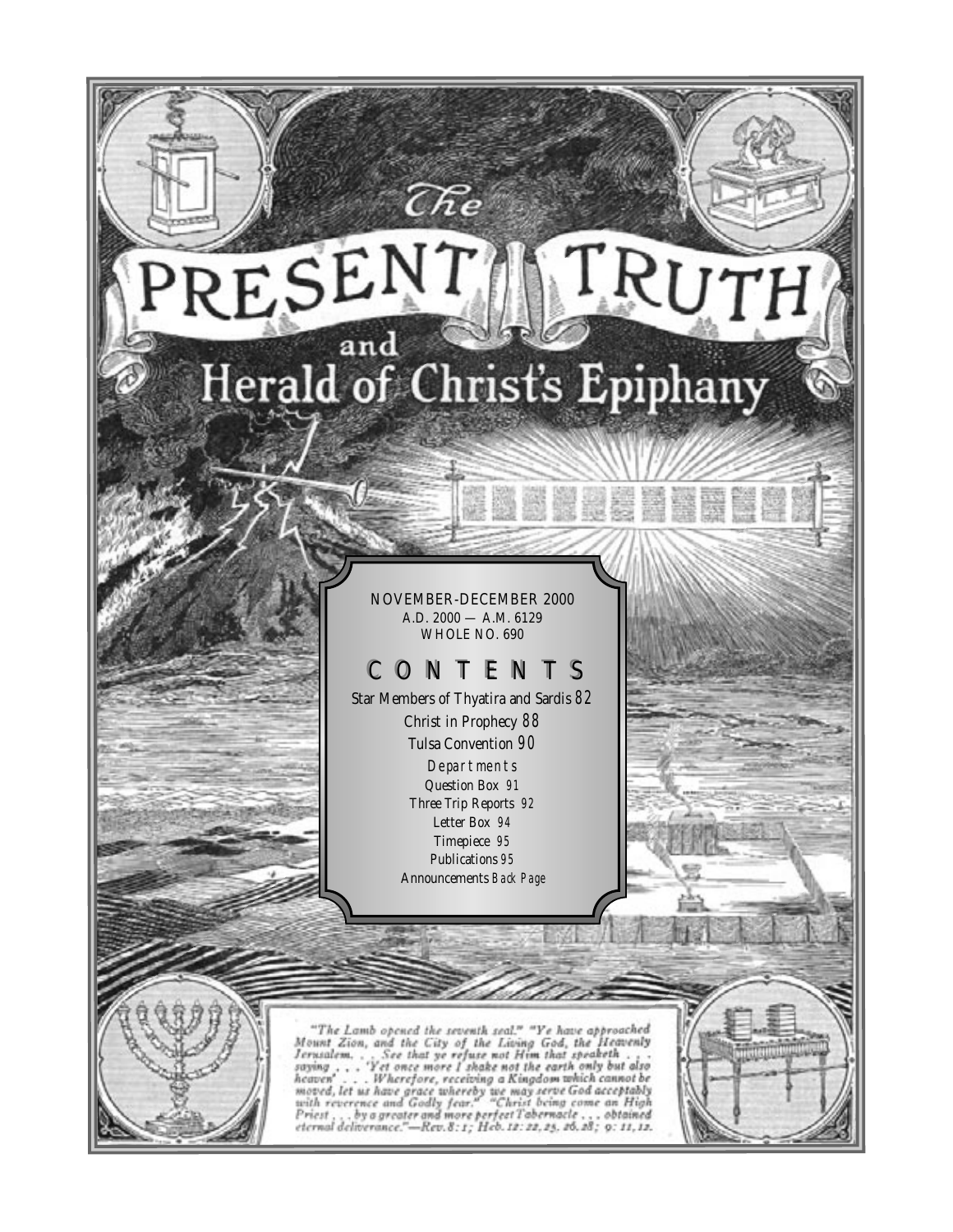## Star Members of Thyatira and Sardis

This article continues our series on the Star Members from the previous issue. To date we have covered the Ephesus, Smyrna, and Pergamos periods. This installment will cover Thyatira and Sardis. The Thyatira period of the Church comprised nine Star Members, having as its Principal Man, Claudius of Turin. The Sardis period held four Star Members, Marsiglio being the Principal Man. (Micah 5: 5; E9: p. 33, para. (29))

## **Thyatira (A.D. 799 – 1309)**

## **Claudius of Turin (? – A.D. 839)**

Claudius, a Star Member of Thyatira and its principal man, ministered from 799 to 839. He came to the court of Charlemagne in 799, an auspicious date in Church history, as it marked the commencement of the Papal Millennium. In 809 he received his first persecutions for zeal against image worship.

Resistance to some of the peculiar practices of the Church of Rome had taken root in Northern Italy, parts of France, Switzerland and Germany, under the leadership first of Charlemagne, and later his son Louis the Pious, who



succeeded as Emperor in 814. These opposed papal claims to supremacy and insisted on the Pope's subordination to the Emperor in the State, supported by many of the clergy, nobility and people of their dominions. It seems probable that Claudius, later bishop of Turin, and Agobard, later bishop of Lyons, had been drawn by the Lord with other consecrated brethren from Spain to attend the Frankish national Synod at Aachen in 799. It was here that discussion took place as to whether Christ as a human being was as truly God's Son as He is a Divine being. There they met Louis who invited them to his court as counselors, teachers and priests, and who later sent Claudius to Turin and Agobard to Lyons with the express charge to work against Papal Absolutism and Idolism. Here they began the battle against image worship and works of merit as taught by the Pope. Supported by numerous like-minded brethren, they waged a valiant fight, even casting the images and relics out of the churches.

This brought Claudius into direct conflict with the Pope, whom he denied to be Peter's successor, declaring that if the Pope did not act apostolically but as an evil-doer, Matt. 23: 2-4 applied to him.

Claudius died in 839. In Church history he is called "the first Protestant reformer," Agobard of Lyons being his able companion and special helper. Their work heartened the protesting party and kept its reform movement active, especially in Lombardy, France and Germany. This resulted in the gaining of "the Gallican Church Liberties" and the fostering of a liberal spirit above that found anywhere else in Christendom.

## **References**

E3: 12-15 E5: 70, 71, 196 E8: 141, 673 E10: 55-57, 485

## **Ratramnus (? –** *c.* **860)**

Ratramnus of Corbie succeeded Claudius of Turin as the next Star Member of the Thyatira period, having already been a prominent leader in the Church.

He entered into the monastic life at Corbie in about 825 and became greatly respected for his learning and defense of the Holy Scriptures. In about 844 he wrote a powerful refutation of the doctrine of transubstantiation. This error was being advanced as an idolatrous basis for the Mass by its originator, Radbertus, his abbot, whose enmity and persecution he suffered thereafter. Ratramnus emphasized that the presence of Christ in the Eucharistic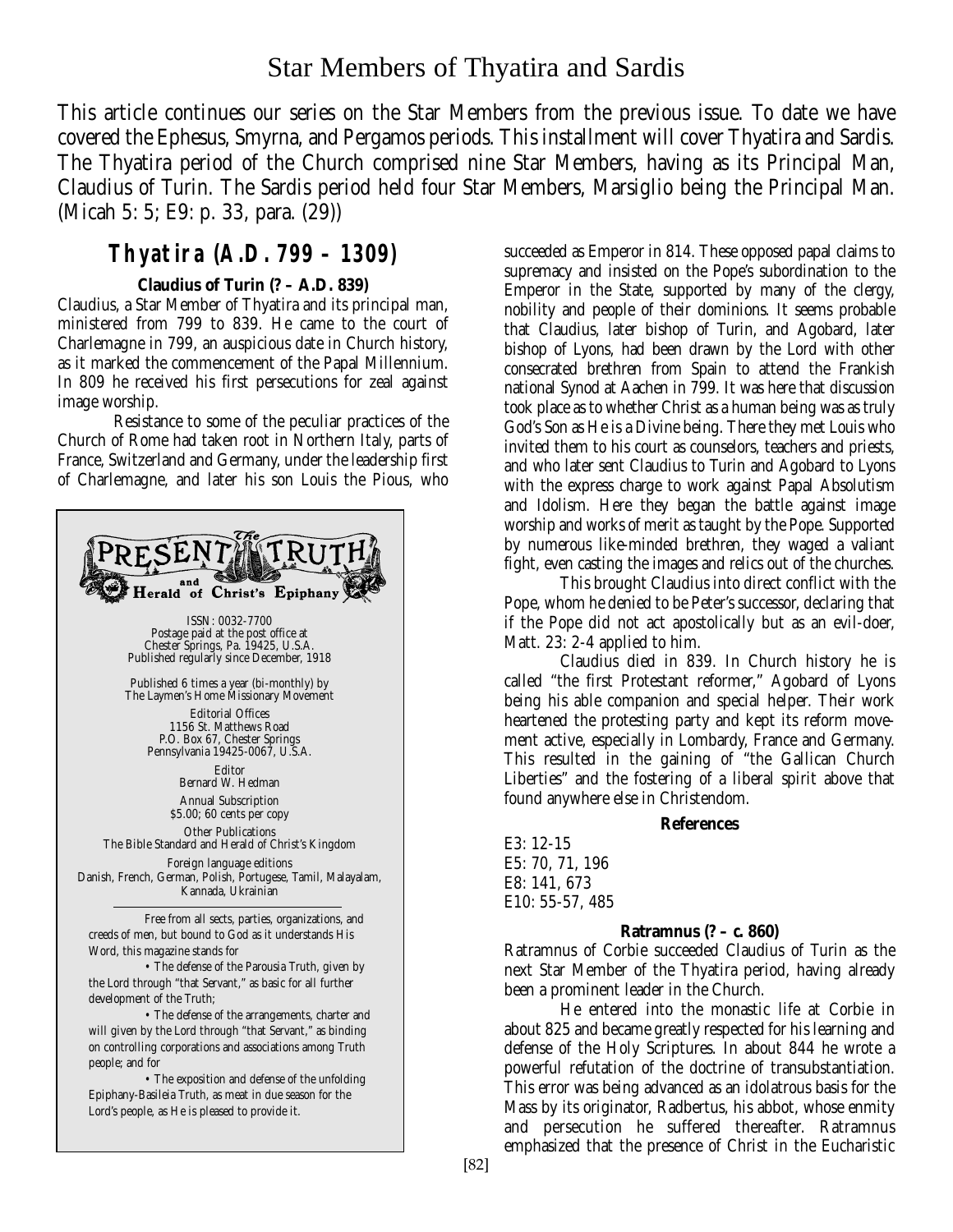elements, while entirely real, was spiritual and "figurative" (not discernible by the senses, but known by faith).

At the request of Charles the Bald, in 850, Ratramnus wrote on double predestination, which contributed to the current debate with Gottschalk of Orbais. His writing set forth the doctrine of two classes as separate and distinct — the saintly and the mixed overcomers. He obtained much joy from this work and in imparting it to others.

Though his opinions were radical, he attracted no formal condemnation in his own time. Berengar of Tours held him in much respect, as did certain Protestant reformers of the sixteenth century. It was not until the Reformation that his "Body and Blood of Christ" was seriously read and quoted. This was first printed in 1531 and was a major source for Bishop Nicholas Ridley's formulations of Eucharistic doctrine. In 1539 it was put on the *Index* (Roman Catholic list of prohibited books), but removed in 1900.

## **References**

E3: 15 E5: 196 E10: 485

## **Alfred the Great (A.D. 849 – 901)**

Though "not many wise men after the flesh, not many mighty, not many noble, are called" (1 Cor. 1: 26), King Alfred's life and work indicate that he was one of the few, and that he became a member of the Star of Thyatira.

Alfred was especially active in the interests of Christianity, Law, Order and Education in his realm. One of the noblest of rulers and one of the best men that has ever lived, to his people he was a genuine David, planted in a Christian soil. Alfred's character was certainly that of a Little Flock member. He is probably the noblest and best king that ever sat on a throne, and the fact that he was Spirit-begotten places him in a position to better even David as a king.

Personally and through others, Alfred translated valuable books from Latin into English, so that his people might have the best of literature then obtainable. He founded schools and colleges for the people and strove to instill the true principles of Christianity into them. He made his own court a model of the life he wished his people to lead. He translated the Psalms into English and was the first one during the Dark Ages to render a considerable portion of God's Word into the living language of a European nation. We see the holy Spirit of truth and love manifested in his noble life, and in his movement, which was along religious and educational lines.

All his excellent work was done in spite of the sufferings caused by a painful disease. Alfred died in 901 at the age of 52 and was buried at Winchester, his capital. There will likely be representatives from every calling and condition of humanity in the Little Flock, which will enable them to sympathetically assist others from the same calling and condition in life during the "times of restitution." It seems evident that no other king has been so Christlike as was Alfred — one of the few earthly monarchs who has really deserved the title, the Great.

## **References**

E5: 71, 75-76

## **Dunstan (c. A.D. 915 – 988)**

Born in Glastonbury, England, Dunstan was placed as a youth in the court of Athelstan to pursue his education. His talents made the other students jealous and they behaved so badly towards him that he was persuaded to give up his hopes of a worldly career and become a monk. After spending some time as chaplain to a rich lady, his qualities of character and his numerous practical and cultural skills drew him back to the royal court and then to an appointment as Abbot of Glastonbury. He had a winning way with people, was a good and ready speaker, and feared nothing but sin.

During a visit to Gaunt, Dunstan observed the strict way the monks lived there, for he had already become deeply concerned at the laxity permitted in his own diocese. He now had the authority to institute various reforms in the church, which he did with marked success, at the same time providing a feast of truth in his day.

Under Edgar the Peaceful he was made Archbishop of Canterbury, and was credited with the quietness and prosperity of the reign.

The influence of western monasticism, which had its beginnings in the fifth century, was widespread throughout Christendom. Though unscriptural, in proportion as it was animated and controlled by the spirit of true Christianity, it produced many saintly characters and formed a healthful and necessary counterpart to the essentially corrupt and doomed social life of the Graeco-Roman empire. It stood as a warning against the worldliness and immorality of the great cities and sent out a mighty call to repentance and conversion. Dunstan, said to be a churchman of iron will, urged rigorous observance of monastic rules and raised the tone and status of the clergy generally, thus providing much "meat in due season" to the household of faith in his day.

His special helper in this reforming work seems to have been Hugh Capet of France.

## **References**

E10: 61, 485-6

## **Berengar of Tours (A.D. 998 – 1088)**

Berengar was educated at the Cathedral School in Tours, France, and in due course became Principal of the Academy there. He was later promoted to a position of some authority in the town of Angers, about 70 miles away. For some 40 years, Berengar was an active controversialist in the religious disputes of his day. He is eminent chiefly for his masterly overthrow of the papal party on transubstantiation,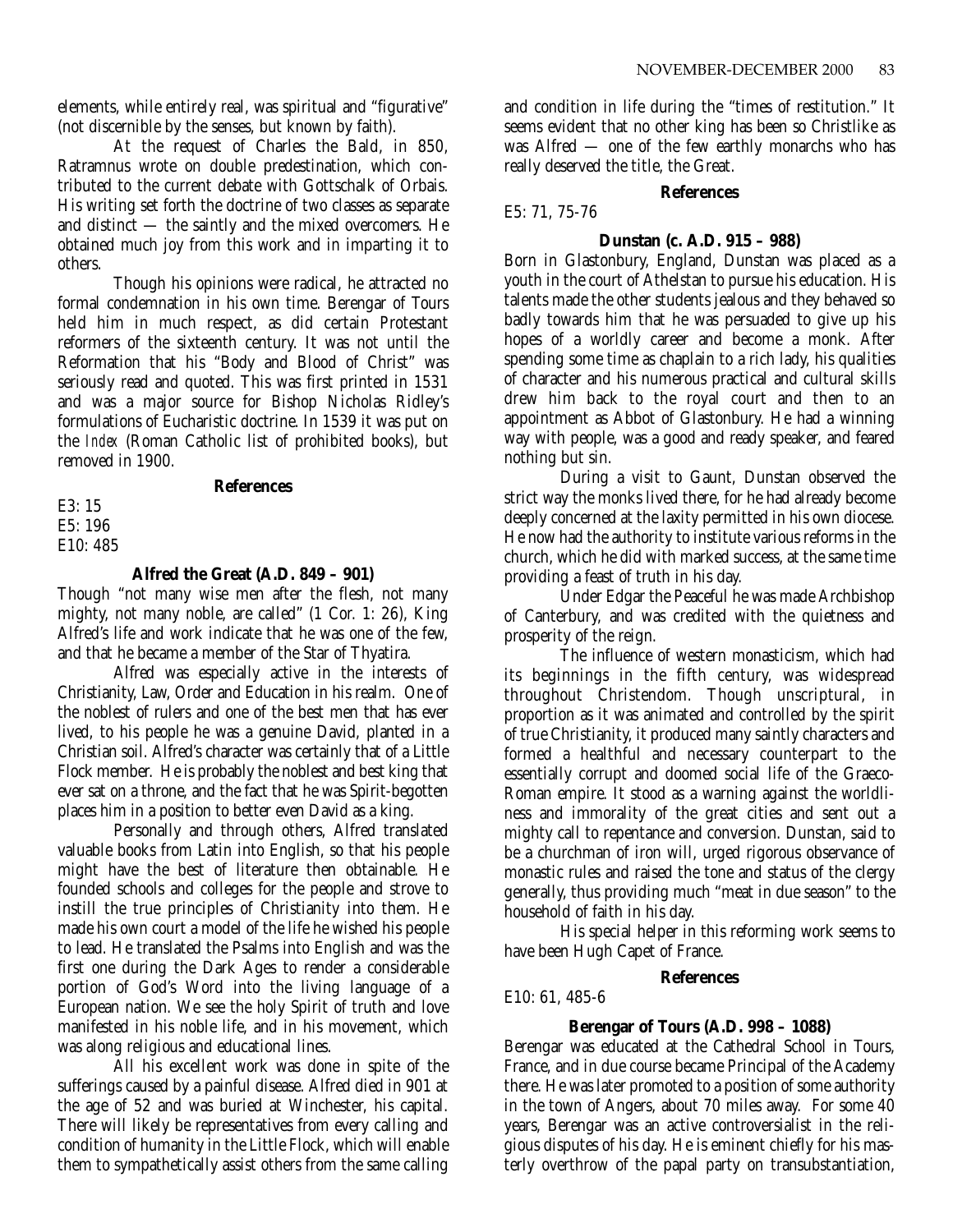rejecting the idea of the actual presence of the body and blood of Christ in the emblems of the Eucharist, which he taught were only symbolic. He also gained the disapproval of many by his denial of any Scriptural basis for or any value in the baptism of infants.

In the struggle against papal absolutism, many efforts were made to establish a permanent reform movement. Guido, Archbishop of Milan, was Berengar's loyal companion in this work, but the power of Rome was such that it took a further century before the reformers achieved success.

A Star Member of the Thyatira stage of the Church and one of the ablest men of his day, Berengar aroused sharp controversy. He drew upon himself the condemnation of Lanfranc (later Archbishop of Canterbury) and other powerful enemies. In 1050, Pope Leo IV summoned Berengar to Council to account for his heretical views, but he refused to go, and in his absence was denounced as a heretic. Thereafter, he faced mounting opposition which caused him much distress and self-doubt. As a result he reexamined his teachings and asked himself if he was unwisely causing divisions in the Church. Three times he brought himself to recant his former views on the matter of the real presence in the emblems, and three times he reaffirmed his faith and withdrew his recantations.

Berengar was attacked and misrepresented by powerful theologians under absolute papal control, and physically molested by the populace at the instigation of the clergy. He was forced by Hildebrand (Pope Gregory VII), one of the three most powerful popes, to cease his efforts towards reform. For the last nine years of his life, he withdrew from all involvement in worldly concerns and lived a life of piety away from the public gaze, finishing his course in 1088 at 90 years of age.

## **References**

E8: 141, 171 E10: 67, 68, 486

## **Peter Abelard (A.D. 1079 – 1142)**

One of the founders of Scholasticism, the son of a knight, Peter Abelard was born in 1079 near Nantes, France. From his youth he manifested a mental astuteness which enabled him to dispute successfully with his teachers. Called in his early thirties to preside over the Cathedral School in Paris, his career flourished and all the world seemed about to do him homage. He lectured on philosophy and theology and was well read in classical and sacred literature.

In 1113 he began a course of teaching that tended to undermine subserviency to Romanist principles and practices. An unfortunate love affair with one of his students, Heloise, whom he secretly married, brought on him the wrath of her uncle, Fulbert, Canon of Notre Dame, and Abelard was attacked by ruffians at Fulbert's instigation, castrated, and forced to seek refuge at the monastery of Saint-Denis in 1118.

Among other things he advocated the use of reason in interpreting scripture doctrines and church government. In his book *Sic et Non (Yes and No),* he set forth in his introduction and conclusion seven contradictions in the writings of the Fathers. He also drew attention to 300 propositions, 150 of which were directly contradictory to the other 150, proving that traditional theology, as distinct from Biblical theology, was untrustworthy. He circulated his book among theological students ripe for papal reaping, which destroyed them as such. He was terribly persecuted and forced to be silent. He was ordered by the Council of Soissons to burn his book on the Trinity, and his pupil Folmar of Triefenstein, Germany, was made to give up his fight against transubstantiation. Peter Abelard's turbulent career was at an end.

By many he is regarded as the ablest teacher and theologian of the twelfth century. As a Star Member in the Thyatira stage of the Church he shed great light on the Scriptures for the blessing of the Lord's people. He died in 1142, buried next to Heloise. His friend Peter the Venerable says that he prayed fervently and committed his body and soul to his Lord Redeemer for time and eternity. "So Abelard finished his days and he who was known in almost the whole world for his great erudition and ability as a teacher died peacefully in Him who said 'Learn of me, for I am meek and lowly of heart.'"

## **References**

| E3:17                        |  |
|------------------------------|--|
| E5:196                       |  |
| E8:141                       |  |
| E <sub>10</sub> : 69-72, 486 |  |

## **Arnold of Brescia (? – A.D. 1155)**

Arnold of Brescia succeeded Peter Abelard as Star Member in 1142, having been one of his loyal supporters for many years. He waged a destructive battle against the secularization of the hierarchy, clergy and church, and fought for the reformation of church and state along democratic lines, as against the papal absolutism of his day.

Nothing is recorded of Arnold's birth and early life. As a monk in Brescia, Lombardy, he was very likely influenced by the latent Arianism of the Lombards, who had now become reconciled at least outwardly to the prevailing Roman theology. A pupil of Abelard and called armorbearer to this Goliath, he attacked the morals of the clergy and the temporal power of the Church, advocating its complete separation from the State and the dissociation of the clerical office from all secular entanglements. Arnold's sermons gained great popular applause in Lombardy and caused bitter disputes between the people and the Bishop of Brescia. Charged before the Lateran Synod of 1139 with inciting the laity against the clergy, he was deposed as a schismatic, commanded to be silent, and expelled from Italy.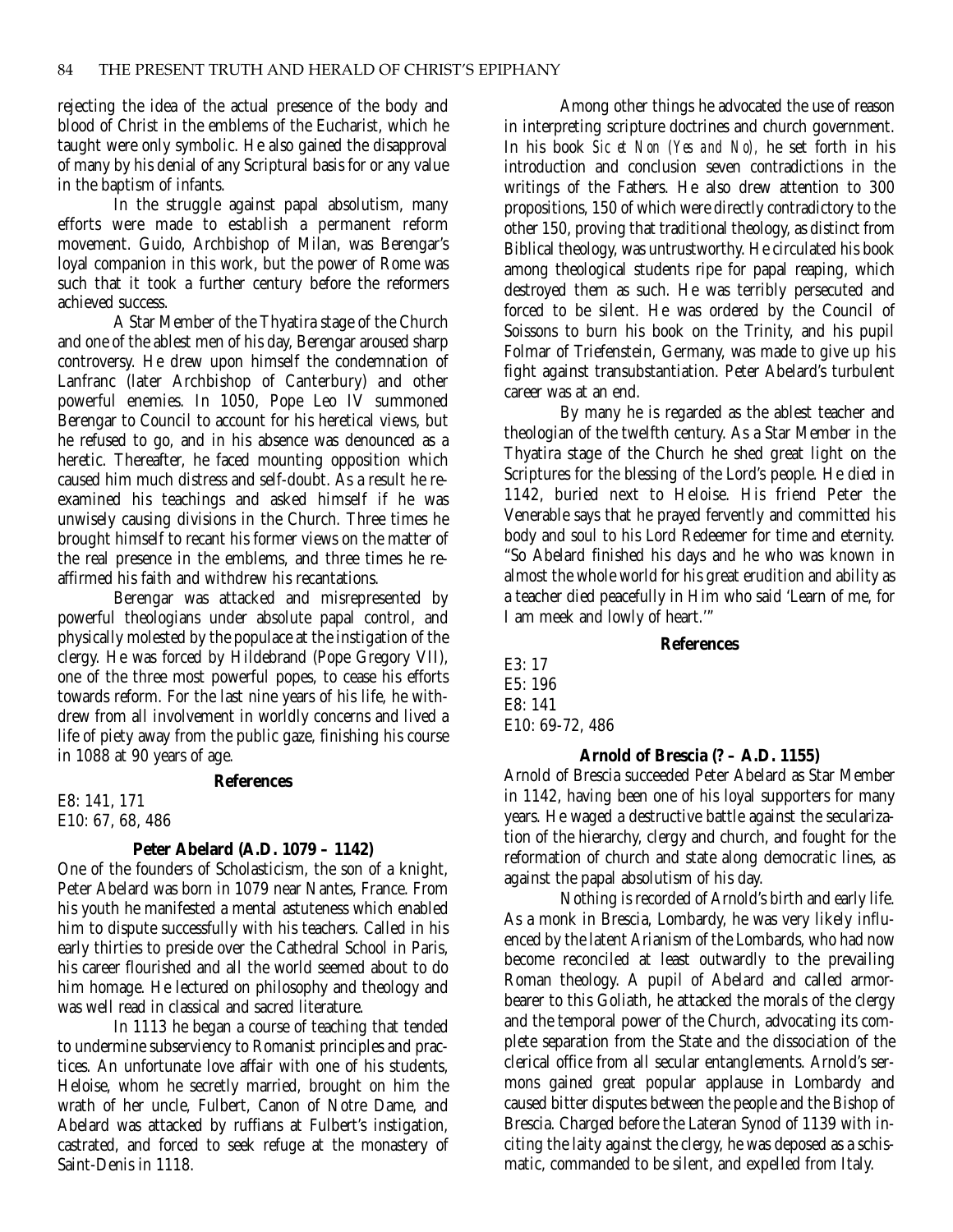Taking refuge in France, he began a course of public lectures in Paris exposing the worldliness and immorality of the clergy, and at the instigation of Bernard of Clairvaux was expelled again. He fled to Zurich, but Bernard denounced him to the bishop of Constance and he was again exiled for some years. He returned to Rome to become the leader of a political movement dedicated to the establishment of a purely secular government along republican lines. He castigated the popes and cardinals, calling them Scribes and Pharisees and their church a house of merchandise and a den of robbers. Being protected by the Roman senate and idolized by the people, his authority surrounded the new republic with the halo of religion.

But the republican experiment failed. Arnold was banished from Rome in 1154 and was soon afterwards hanged by order of Emperor Frederick I. His body was burnt and in 1155 his ashes were thrown into the Tiber. A fearless warrior for the Truth, and one who lived as he preached, Arnold of Brescia was indeed a light-bearer to the Church in a time of darkness.

## **References**

E3: 17 E5: 196 E10: 72, 73, 487

## **Peter Waldo (c. A.D. 1141 – 1221)**

Peter Waldo (also, Valdes) became Arnold of Brescia's successor as Star Member to the Church of the Thyatira period. Of Waldo's early life little is known. He was a prosperous merchant of Lyons, and was aroused to religious zeal in 1170 by witnessing the sudden death of a leading citizen of the city. Seeking counsel from a priest, he was told there were many ways to heaven, but if he would be perfect, he must obey Christ's precepts, sell all he had and give to the poor, and follow Him (Matt. 19: 21). This he had done by 1173.

In 1177, Waldo and others formed a company to teach Bible truth, known as the "Poor Men of Lyons." They went two by two through the villages as in Apostolic times, taking the Gospel to the people in the vernacular tongue. They taught that the Bible  $-$  not tradition  $-$  was the basis of faith; that Jesus — and no other — was Mediator; that priests should be free to marry; and that the true Church comprised those who exercised faith in God and His Word, from whom pastors should be raised up to preach that Word, feed the flock and administer the sacraments.

In 1179, the activities of Waldo and his companions brought down on them the censure of the hierarchy at the Third Lateran Council. Their offense was stated as preaching without the consent of the bishops. Excommunicated from the church and expelled from Lyons, Waldo went to Turin where he found the people responsive to his teaching, possibly because the influence of Claudius of Turin remained alive there. The date of Waldo's death is not known, but some say he lived until 1217.

There is some uncertainty as to whether the movement called the Waldenses derived their name from Peter Waldo, but their ideology reflected his own and he is inseparably linked with that group historically. The Christian movements known as Bohemians and Moravians shared rules of faith and practice similar to the Waldenses, and years later, John Wesley's contact with such people led to his fuller consecration.

In their strivings for reform in the Church, Waldo and his companions were worthy successors of Berengar of Tours and Peter Abelard, whose valiant efforts had been suppressed by the power of Papal Absolutism. Waldo's movement proved uncrushable and survives to this day, being the oldest of existing Protestant movements.

## **References**

E3: 17, 18 E5: 196 E8: 141 E10: 74-77; 487

**Robert Grosseteste (c. A.D. 1175 – 1253)**

The last Star Member of the Thyatira stage of the Church was Robert Grosseteste. He was born in Suffolk, England in about 1175, but little is known about his youth. From early manhood he displayed exceptional scholastic ability and became a highly respected teacher in Oxford, honored in all the educational and religious institutions of his day.

A serious illness in about 1232 apparently gave him concern for his own spiritual welfare and led him to withdraw from secular pursuits to devote himself entirely to religious life. By 1235 he had been ordained Bishop of Lincoln and from the beginning of his episcopate he zealously undertook the reformation of his own diocese, the largest in England. He rid it of plural benefices, defined the duties of the clergy and censured their immorality and greed. He deplored the papal "dispensations" permitting conduct which violated canon law, and energetically taught the need for true evangelism and attention to all the requirements of proper pastoral care over the flock.

One of the deepest thinkers of the Gospel Age, Grosseteste wrote extensively on the evils of his times, widespread unbelief, divisions in the Church and the prevalence of heresy and vice. He recognized that this state of things had its sources in a corrupt and worldly papal order. Though remaining in principle loyal to the papacy, he was also forthright in its criticism. He refused to subscribe to the shameless nepotism which required him to accept a nephew of the pope to a benefice in Lincoln, which brought upon himself the threat of excommunication. Whether or not this threat was realized is in some doubt, but Robert Grosseteste's displeasure was made plain in a memorandum which states that:

Those who preside in this see (of Rome) are in a special degree the representatives of Christ, and to that extent are entitled to be obeyed in all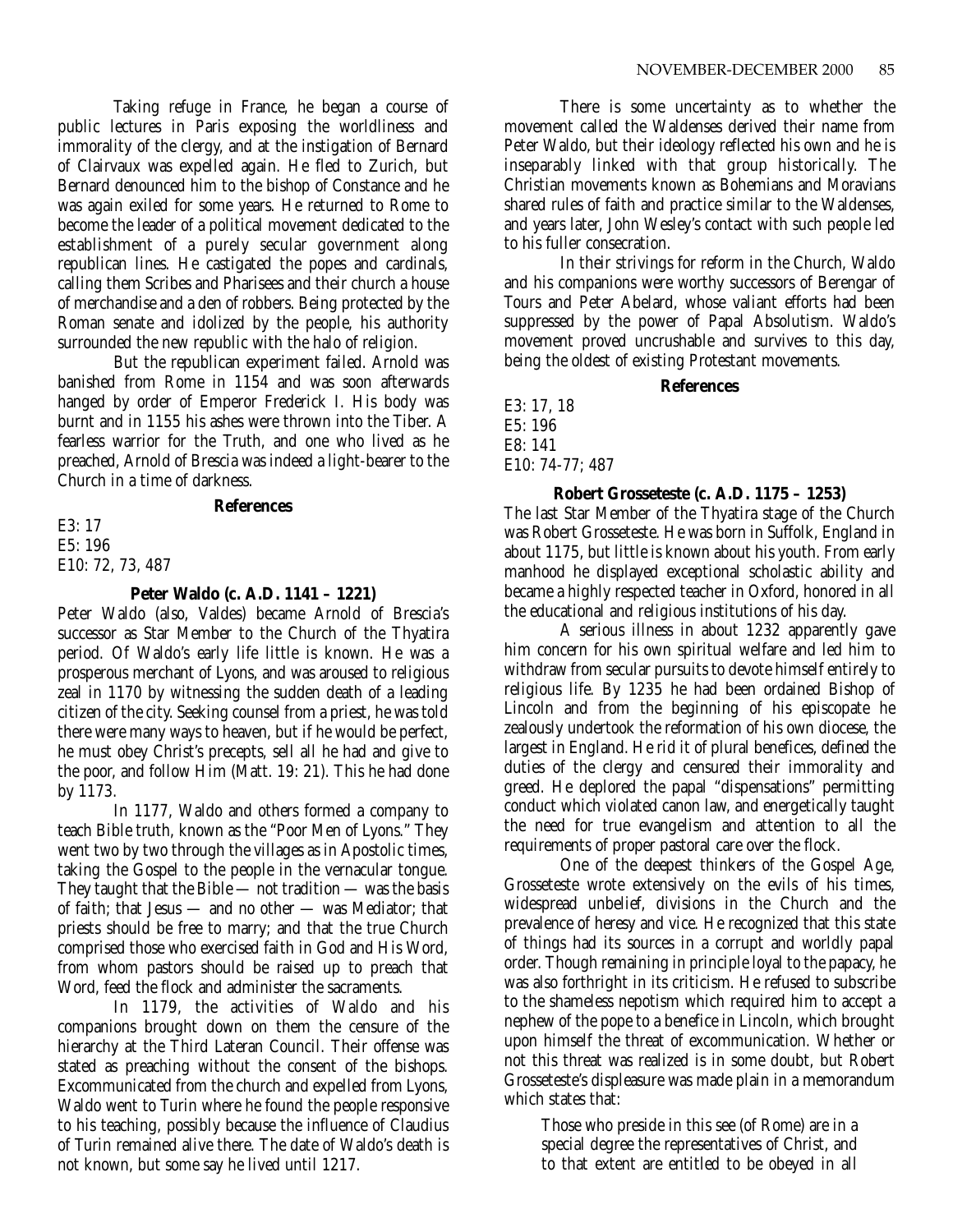things. If, however, through favoritism or on other grounds they command what is opposed to the precepts and will of Christ, they separate themselves from Christ and from the conception of what a Pope should be, they are guilty of apostasy themselves and a cause of apostacy in others. God forbid that such should be the case in this see! Let its occupants, therefore, take heed lest they do or enjoin anything which is at variance with the will of Christ.

Robert Grosseteste died in 1253 at the age of about 78 and was buried in Lincoln Cathedral.

#### **References**

E10: 78

## **Sardis (A.D. 1309 – 1479)**

## **Marsiglio (c. A.D. 1270 – 1343)**

The first Star Member of the Sardis Church and its principal man was Marsiglio (also known as Marsilius). The Lord raised him up at a time of great dissension between Church and State. The Pope was making extravagant claims of absolute power in secular as well as religious matters. Marsiglio's special helper in the struggle against papal supremacy was Occam (William of Ockham, *c.* 1290-1349), an English Franciscan to whose influence Luther often expressed his indebtedness.

Marsiglio and Occam associated themselves with the French and German anti-papal parties and were regarded as among the more radical of the reformers. Marsiglio's work *Defensor Fidei* (Defender of the Faith) ends with 42 "Conclusions" which, though revealing some ambiguities, present a very definite subordination of the spiritual to the temporal power. In Marsiglio's view, the Church is not confined to any clerical order, but comprises the entire body of the faithful clergy and laymen — who believe and call upon the name of Christ; bishops and priests are essentially equal; and the papacy has no just claim to primacy. Marsiglio taught that the Church's doctrinal standard is the Bible. No clergyman has the right to judge or to enforce excommunication by civil penalties; Christ alone judges the heretic.

Such teaching was exceptional for the age, anticipating much that characterized the Protestant Reformation: the universal priesthood of true believers, the sole authority of the Scriptures, the human origin of the papacy. He sowed seed for a later harvest, being the pioneer of what Bro. Johnson refers to as the Reformation by individuals.

Closely watched by papal enemies, in 1324 Marsiglio and his colaborers appeared at the Court of the German Emperor, Louis the Bavarian, with Marsiglio's epoch-making book *Defensor Pacis* (Defender of Peace). Here they laid hold on the entire papal hierarchy by their grasp of the Truth, whereby they greatly compromised the papacy. It is not surprising that many of his teachings were condemned by Pope John XXII (1327) and that Marsiglio was branded a heretic.

Antagonism remained stubborn long after his death in 1343, and a Papal Bull of 1377 likened Wycliffe's early heresies to the "perverse opinions and unlearned learning of Marsiglio of Padua of damned memory."

### **References**

E3: 19-21, 42  $E5 \cdot 197$ E6: 515 E8: 141 E10: 82, 487 E13: 837-838

## **John Tauler (c. A.D. 1300 – 1361)**

John Tauler, successor to Marsiglio as Star Member in the Sardis stage of the Church, was born in Strasburg, France, about 1300. At the age of 15 he joined the Dominican order and later studied in Cologne and possibly Paris. Later he returned to his home city at the time it lay under the papal interdict of John XXII, imposed during the power struggle between the Pope and the Bavarian emperor, Louis.

The Dominicans resisted the strictures of the interdict and continued to administer the sacraments. Tauler's writing and preaching in opposition to the pope's reasoning on the interdict resulted in the expulsion of the Dominicans from the city for three years. Tauler spent some time in Basle, Switzerland, where he became a popular preacher among clergy and laity, and also in Cologne, but the chief seat of his work was in Strasburg. His reputation as a preacher owed something to a certain evangelical spirit which brought him into close affinity with the views of the Reformers. In fact, the combined efforts of Tauler, Marsiglio, Wycliffe, Huss and others forced the papacy to temporarily abandon its claim of supremacy over the European civil powers resulting in a kind of truce.

Tauler's sermons were simple statements of Bible truth, being easily understood. His power rested on his familiarity with the Scriptures, his understanding of the human heart and his own evident sincerity. He was a practical and industrious servant of the Church, able to reach the common man and shed upon his hearers the light of God's Word. His sermons have probably been more widely read in the Protestant Church than those of any other medieval preacher. He acquired the honorary title *doctor illuminatus*, though no evidence survives that the title of Doctor was formally conferred upon him.

In 1361 Tauler died in the guest-chamber of a nunnery in Strasburg, where his sister was an inmate. His faithful course as a light-bearer must surely have given him an honored place as a member of the Star to the Sardis stage of the Gospel Age Church.

## **References**

E8: 141 E10: 83, 488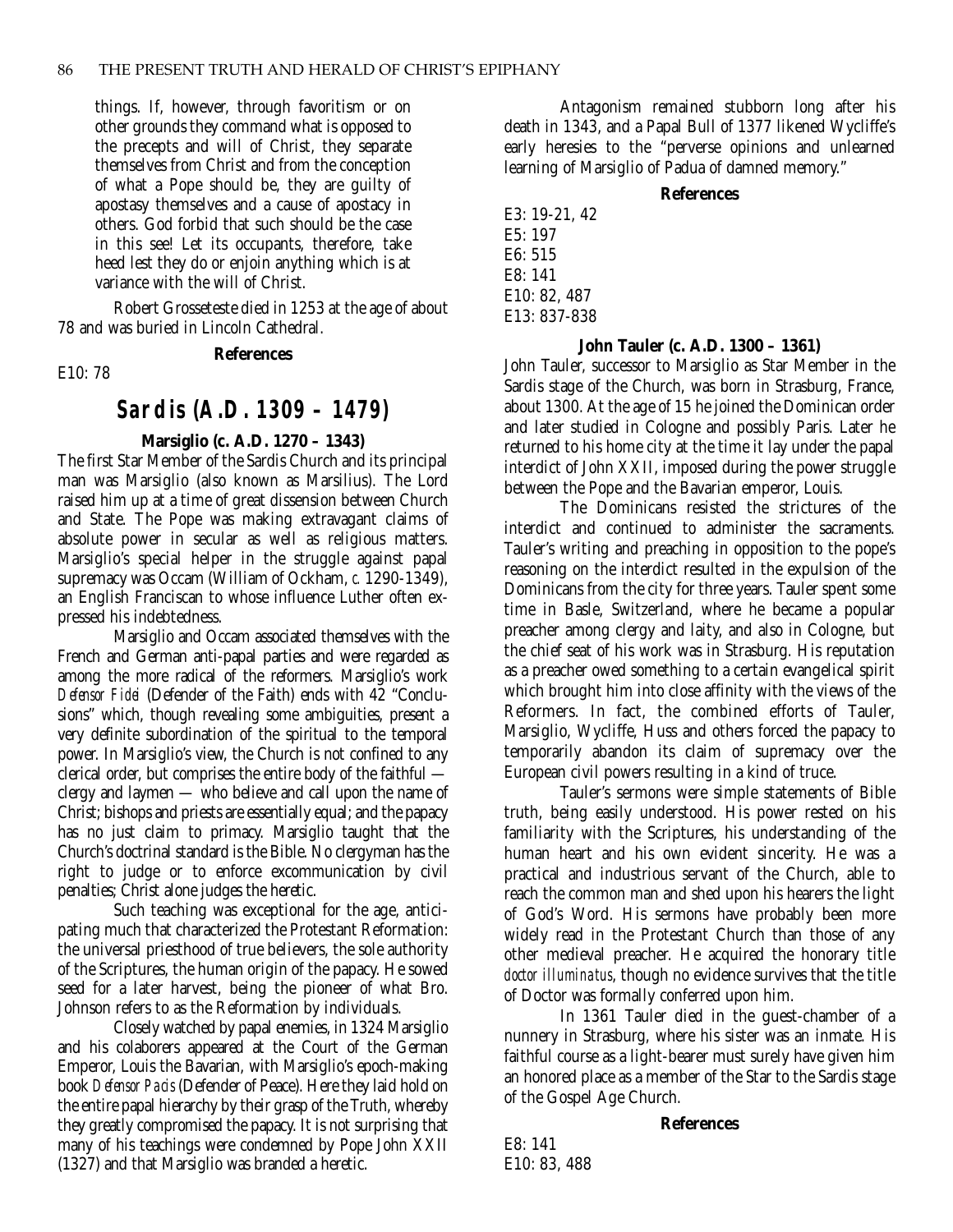### **John Wycliffe (A.D. 1324 – 1384)**

Known universally as "The Morning Star of the Reformation," John Wycliffe was indeed a Star — a member of the lightbearer to the Sardis stage of the Church. His reputed birthplace is near Richmond, Yorkshire, his family containing lords of the manor and patrons of the rectory. Little is recorded of his early years and education, though while still young he was destined for the Church. At 16 years of age he went to study at Oxford, devoting much time to logic and philosophy. But it is as a theologian and translator of the Scriptures that Wycliffe merits the gratitude of all succeeding ages.

It was not required at that time to read the Bible itself as a preparation for the priesthood, but rather to know and be able to dispute on the traditions of the church fathers. Wycliffe, however, loved the Bible, and became known as the "Gospel Doctor." In 1356 he wrote a treatise deploring the gross corruption of the ecclesiastical system, a theme which he pursued through a succession of educational and clerical appointments. He was not without opposition, as evidenced by his dismissal by Peter Langham, newly appointed Archbishop of Canterbury, from his wardenship of Canterbury Hall, a recently founded college.

This could have been the hand of Providence, as he soon became involved in the national indignation against the Pope's demand for "tribute" payment from the English Crown. That failed, so the king (Edward III) was expected to answer to the Court of the Sovereign Pontiff, "who had become his civil, no less than his religious superior." England took umbrage. Wycliffe's influence in the rebellion against such a papal demand was marked by a personal challenge from a certain monk, who was a doctor of theology, to refute various propositions in defense of the papal claims. Wycliffe responded with his usual persuasive logic.

Especially from 1378, Wycliffe attacked the papacy as Antichrist, which greatly added to Marsiglio's Scriptural arguments. His invaluable work in translating the Bible into English laid the foundation for the Reformation in the English-speaking world; he saw God's Word as the greatest opponent of the papal hierarchy.

John Wycliffe died in 1384; some 30 years afterwards the Council of Constance branded him an obstinate heretic undeserving of Christian burial. His remains were exhumed and burned and the ashes thrown into the River Swift. But the light he had carried to the people of God was never extinguished. His name today lives on in the organization, Wycliffe Bible Translators.

#### **References**

E3: 22-25 E5: 197 E6: 400 E8: 141 E10: 83, 488 E12: 23, 26, 27 E13: 838

## *Aide-Memoire*

To assist your recall of the Church Periods in chronological order (Ephesus, Smyrna, Pergamos, Thyatira, Sardis, Philadelphia, Laodicea), memorize the following: **E**nlightening **S**tars **P**romote **T**he **S**cripture's **P**ersistent **L**ight

#### **John Huss (c. A.D. 1369? – 1415)**

Huss was a man of strenuous Christian faith, simple-minded devotion to the Word of Truth, and exercised great influence as a preacher and mover of men. Born about 1369 of poor Czech parents in Bohemia, he supported himself while studying at Prague university by singing and manual labor.

The influence of Wycliffe's writings was already well established among Bohemian students and Huss was stimulated to join in the reform work. He soon gained a reputation as the chief exponent and defender of Wycliffian views at the university. In 1402 he was appointed rector, which combined his academic duties with preaching and debating against Romanist errors and practices.

As Wycliffe's teachings took an ever firmer hold, the alarm of the orthodox clergy grew, which resulted in papal demands for the suppression of the heretical movement. The reformers could not be silenced. Their teachings had the popular support of most of the common people as well as that of the royal household. Huss, while defending his doctrinal orthodoxy, nevertheless defended the sanctity of conscientious personal judgment and of responsibility to God rather than to the arbitrary dictates of a corrupt religious system. He was bound to speak the Truth and was ready to suffer a dreadful death rather than declare what would be contrary to the will of Christ.

In 1411 Huss was excommunicated and the following year driven into exile. Removed from Prague, Huss remained indefatigable in preaching and writing. Audiences gathered to hear him in the market-places and in the fields. Lords in their strong castles protected him. In his work, *De Ecclesia*, written at this time, he exposed the utter degeneracy of the Roman church. He pronounced the bulls of Alexander and John XXIII anti-Christian and therefore not to be obeyed.

Summoned to attend the great Council of Constance in 1414, Huss affirmed his readinesss and said he was willing to suffer the penalty appointed for heretics, should he be condemned. It was the beginning of the end. Huss was made of the stuff of heroes. He died at the stake on July 6, 1415, while praying and singing. His ashes were thrown into the Rhine. The final Star Member of Sardis thus finished his earthly course, having fostered a spirit of Christian freedom which would never be suppressed.

#### **References**

E3: 22-25 E5: 197 E8: 141 E10: 84-85, 488 E13: 838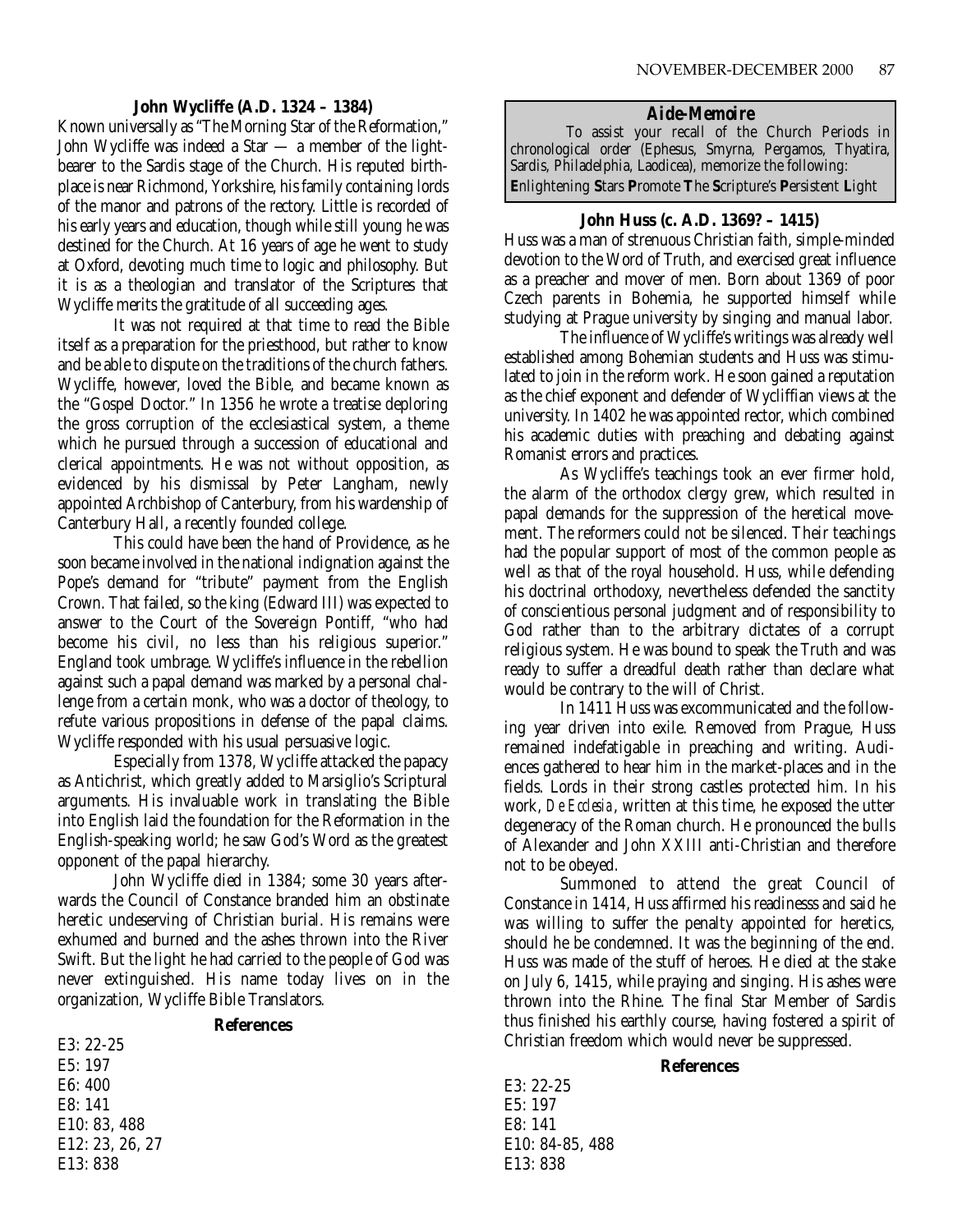## Christ in Prophecy

|                                    | Foretold                                      | Fulfilled                                        |
|------------------------------------|-----------------------------------------------|--------------------------------------------------|
| 1. Seed of the woman               | Gen. 3: 15                                    | Gal. 4: 4; Rev. 12: 5                            |
| 2. Human generation                | Gen. 12: 3; 18: 18<br>Gen. 49: 10; Isa. 11: 1 | John 1: 45; Acts 3: 25<br>Acts 13: 23; Gal. 3: 8 |
| 3. Descendant of Shem              | Gen. 9: 27                                    | Luke 3: 23-36                                    |
| 4. Descendant of Abraham           | Gen. 12: 3; 18: 18                            | Matt. 1: 1; Luke 3: 23-34; Acts 3: 25            |
| 5. Descendant of Isaac             | Gen. 17: 19; 21:12                            | Matt. 1: 2-16; Luke 3: 23-34; Rom. 9: 7          |
| 6. Descendant of Jacob             | Gen. 28: 14; Num. 24: 17                      | Matt. 1: 2-16; Luke 3: 23-34                     |
| 7. Descendant of Tribe of Judah    | Gen. 49: 10; Micah 5: 2                       | Matt. 1: 2-16; 2: 6; Rev. 5: 5                   |
| 8. Descendant of House of David    | Isa. 9: 7; Jer. 23: 5                         | Matt. 1: 1; Luke 3: 23-31; John 7: 42            |
| 9. Time of Jesus' Advent           | Dan. 9: 24, 25                                | John 1: 41; 4: 25, 26                            |
| 10. Born of a virgin               | Isa. 7: 14; Micah 5: 2, 3                     | Matt. 1: 23; Luke 1: 26-35                       |
| 11. Birthplace                     | Micah 5:2                                     | Matt. 2: 1-6; Luke 2: 4; John 7: 42              |
| 12. Massacre of Innocents          | Jer. 31: 15                                   | Matt. 2: 16-18                                   |
| 13. Flight into Egypt              | Hosea 11: 1                                   | Matt. 2: 15                                      |
| 14. Ministry in Galilee            | Isa. 9: 1, 2                                  | Matt. 4: 15, 16                                  |
| 15. A Prophet                      | Deut. 18: 15                                  | Acts 3: 22; 7: 37                                |
| 16. Priest like Melchisedek        | Psa. 110: 4                                   | Heb. 5: 6; 6: 20; 7: 17, 21                      |
| 17. Purification of the Temple     | Psa. 69: 9                                    | John 2: 17; Rom. 15: 3                           |
| 18. Rejected by Jews and Gentiles  | Psa. 2: 1                                     | John 6: 66; Act. 4: 25, 26                       |
| 19. Spiritual graces               | Psa. 45: 7; Isa. 11: 2                        | Luke 4: 18                                       |
| 20. Triumphal entry into Jerusalem | Isa. 62: 11; Zech. 9: 9                       | Matt. 21: 1-10; John 12: 14-16                   |
| 21. Betrayal by a friend           | Psa. 41: 9                                    | Mark 14: 10, 21                                  |
| 22. For 30 pieces of silver        | Zech. 11: 12, 13                              | Matt. 26: 15                                     |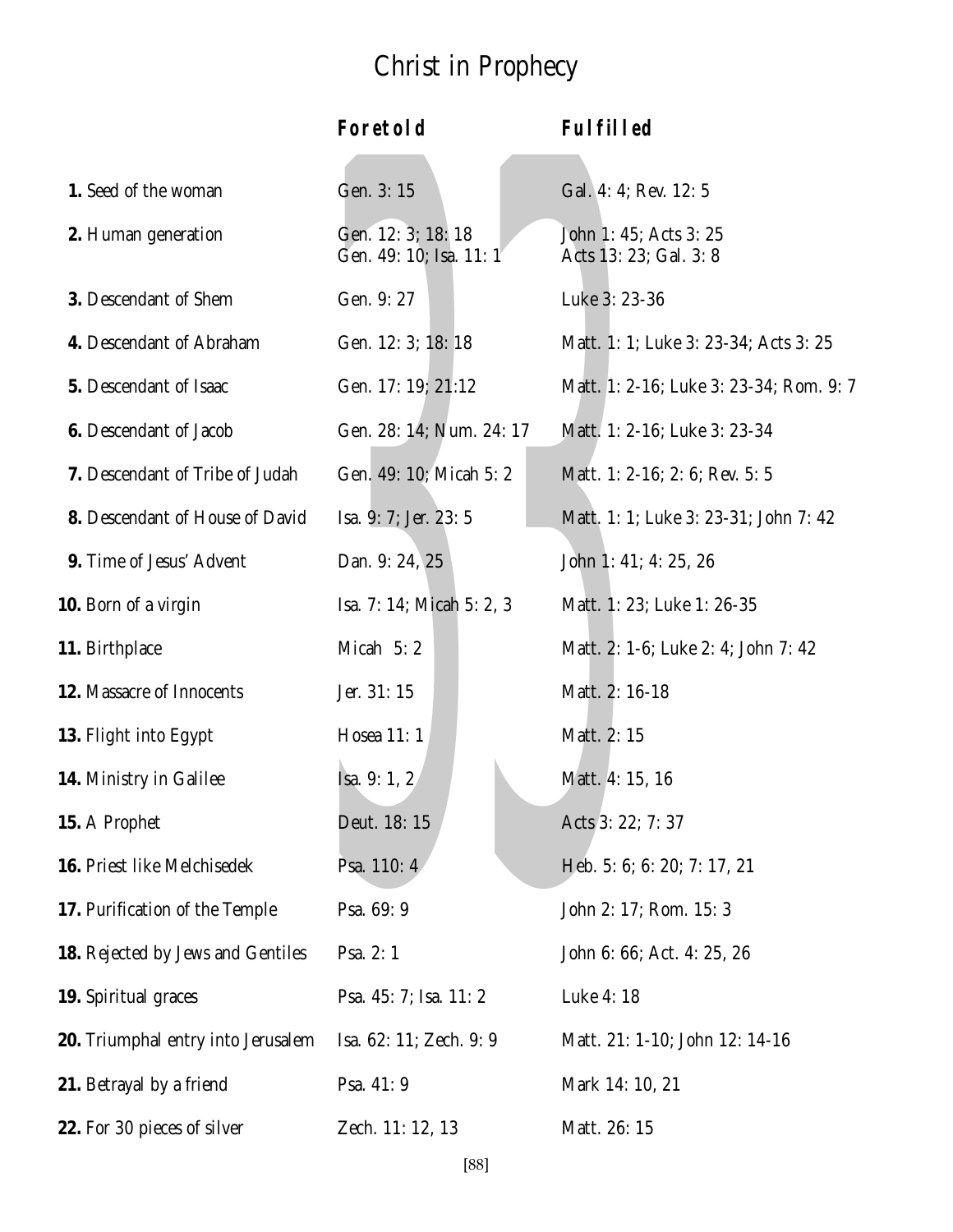| 23. Silence against accusation | Isa. 53: 7                   | Matt. 26: 63; 27: 12-14                                           |
|--------------------------------|------------------------------|-------------------------------------------------------------------|
| 24. Christ's suffering         | Dan. 9: 26<br>Isa. $53: 4-6$ | 1 Cor. 15: 3; Heb. 9: 28<br>Matt. 8: 17; Rom. 4: 25; 1 Pet. 3: 18 |
| 25. Death with malefactors     | Isa. 53: 9-12                | Matt. 27: 38; Luke 23: 40-43                                      |
| 26. Piercing of hands and feet | Psa. 22: 16; Zech. 12: 10    | John 20: 27                                                       |
| 27. Insult, mocking            | Psa. 109: 25; 22: 6-8        | Matt. 27: 39-44; Mark 15: 29-32                                   |
| 28. Offered gall and vinegar   | Psa. 69: 21                  | Matt. 27: 34, 48; John 19: 29                                     |
| 29. Lots cast for vesture      | Psa. 22:18                   | Mark 15: 24; John 19: 24                                          |
| <b>30.</b> Not a bone broken   | Ex. 12: 46; Psa. 34: 20      | John 19:36                                                        |
| 31. Buried with the rich       | Isa. 53: 9                   | Matt. 27: 57-60                                                   |
| 32. Resurrection               | Psa. 16: 10; Hosea 6: 2      | Matt. 27: 63; 28: 6; Acts 2: 27-31                                |
| 33. Ascension                  | Psa. 68: 18; 110: 1          | Luke 24: 51; Acts 1: 9; Eph. 4: 8-10                              |

**Foretold Fulfilled**

Psa. 68: 18; 110: 1<br>Luke 24:<br> $\frac{1}{2}$ <br> $\frac{1}{2}$ <br> $\frac{1}{2}$ <br> $\frac{1}{2}$ <br> $\frac{1}{2}$ <br> $\frac{1}{2}$ <br> $\frac{1}{2}$ <br> $\frac{1}{2}$ <br> $\frac{1}{2}$ <br> $\frac{1}{2}$ <br> $\frac{1}{2}$ <br> $\frac{1}{2}$ <br> $\frac{1}{2}$ <br> $\frac{1}{2}$ <br> $\frac{1}{2}$ <br> $\frac{1}{2}$ <br> $\frac{1}{2}$ <br> $\frac{1}{2}$ <br> $\frac{1}{2}$ <br> $\$ **The Editor and staff of** *The Present Truth* **wish all of our readers a blessed Christmas and a happy start to the year 2001 — by some reckonings the technically correct beginning of the new Millennium. We appreciate all your greetings to us and your support over the past year. Please continue to pray for our efforts to broaden our reach with the good news of the coming Kingdom far and wide, as the Lord wills.**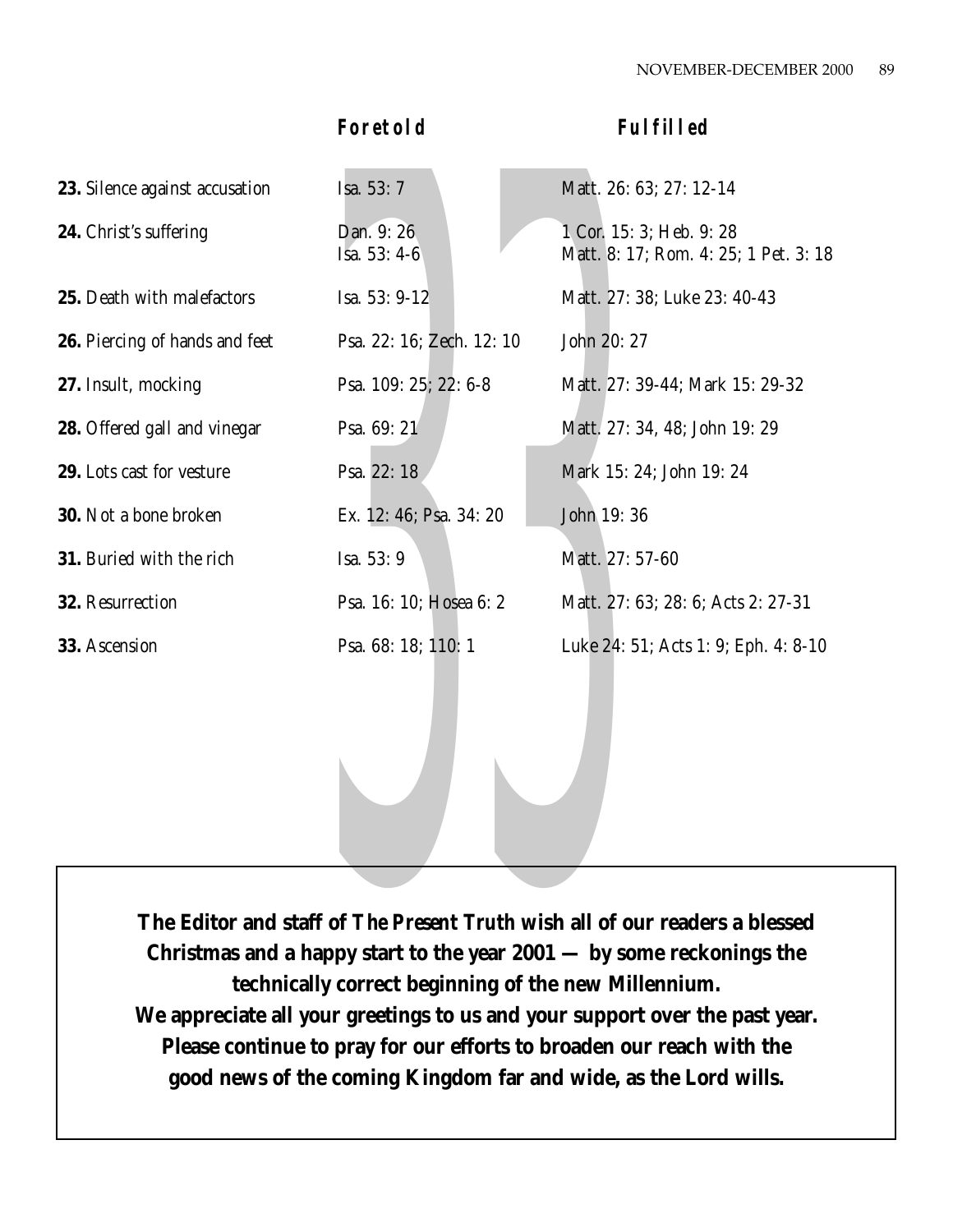## **Tulsa Convention**

The following summary has been adapted from a report submitted by Bro. Richard Blaine, Pilgrim, one of the Assistant Chairmen for this convention.

There were between 55 to 60 brethren in attendance. The spirituality of the convention seemed to be very good, and it was expressed in the testimonies (they always seem to be the highlight of any convention). There were two "firsttimers," who both seemed to enjoy the convention.

The discourse and symposium topics were based on the Lord's parables and were suitable for all hearers — those in the Truth and others. (Sometimes I wonder how the Brothers who speak in the symposiums can impart so much information in such a short time!) There were many good questions that the chairman of the Question Meeting, Brother Ralph Herzig, handled very nicely. Unfortunately, he had to cope with a high level of noise from an adjoining room. The brethren were very happy to have the taped message from Bro. Hedman, which was played at the Business Meeting, and were encouraged by the news of the work being done at the Bible House and elsewhere.

Brother Carl Seebald told us that he would have to reduce his involvement as Chairman at next year's conventions. This gave us a feeling of sadness, for he has been a very capable and loving Chairman over the years. I know we all appreciate Bro. Seebald's long and faithful service to the brethren, as well as wishing him the Lord's blessing for his 90th birthday.

We express our appreciation to the brethren in the Tulsa area for being such a good hostess. The meal and fellowship provided on Saturday evening was an added blessing. We cannot forget their work and labor of love for us all. The assembly voted to send Christian love to you and the Bible House family and to all His people throughout the world.

| <b>General Convention</b><br>of the                                                                                                                                                                                                                                                                                                                                                                                                                                                                                                                                                                          | SATURDAY, NOVEMBER 18, 2000<br>"The Angel of the LORD encampeth round about them that fear him,<br>and delivereth them" - Psa. 34: 7                                                                                                                                                                                           |  |
|--------------------------------------------------------------------------------------------------------------------------------------------------------------------------------------------------------------------------------------------------------------------------------------------------------------------------------------------------------------------------------------------------------------------------------------------------------------------------------------------------------------------------------------------------------------------------------------------------------------|--------------------------------------------------------------------------------------------------------------------------------------------------------------------------------------------------------------------------------------------------------------------------------------------------------------------------------|--|
| <b>LAYMEN'S HOME MISSIONARY MOVEMENT</b><br>International Headquarters - Chester Springs, Pa. 19425                                                                                                                                                                                                                                                                                                                                                                                                                                                                                                          | 10:00 a.m. Morning Worship<br>10:15 a.m. Praise<br>10:30-11:45 a.m. SYMPOSIUM: Jesus' Parables (cont'd)<br>Bro. Richard Piqune (Okla.)<br>Drag net                                                                                                                                                                             |  |
| Friday, Saturday and Sunday<br>Nov. 17-19, 2000                                                                                                                                                                                                                                                                                                                                                                                                                                                                                                                                                              | <b>Wheat and Tares</b><br>Bro. John Evans (Colo.)<br>Bro. E. Tomkiewicz (Ill.)<br>Lost sheep                                                                                                                                                                                                                                   |  |
| in the<br>TULSA SHERATON HOTEL<br>10918 E. 41st Street<br>Tulsa, Oklahoma 74146<br>Phone (918) 627-5000                                                                                                                                                                                                                                                                                                                                                                                                                                                                                                      | 2:00 p.m. Testimonies<br>2:30 p.m. Intermission<br>2:35 p.m. SYMPOSIUM: Jesus' Parables (cont'd)<br>Bro. John Barham (Okla.)<br>Fig tree<br>New cloth, new wine<br>Bro. Harry Hammer (Ill.)<br>3:15-4:10 p.m. Discourse: Parable of the Sower                                                                                  |  |
| Bro. Carl Seebald, North Muskegon, Mich.<br>Chairman:<br>Bro. Ralph Herzig, Lenox, Mass.<br><b>Assistant Chairmen:</b><br>Bro. Richard Blaine, Ormond Beach, Fla.<br><b>FRIDAY, NOVEMBER 17, 2000</b><br>"He shall give his angels a charge over thee, to keep thee in all thy ways" --<br>Psa. 91: 11<br>10:00 a.m. Morning Worship                                                                                                                                                                                                                                                                         | Bro. Bro. Ralph Herzig<br>* * *<br>6:30 p.m. Prayer and Praise<br>6:45-7:30 p.m. SYMPOSIUM: Jesus' Parables (cont'd)<br>Laborers in the vineyard (Matt. 20)<br>Bro. James Plankey (Ill.)<br>Bro. Harry Hammer<br>Man on far journey<br>Great supper (Luke 14: 15) Bro. Robert Steenrod (Ohio)                                  |  |
| 10:15 a.m. Address of Welcome<br>Bro. James Shaw (Okla.)<br>10:25-11:45 a.m. SYMPOSIUM: Jesus' Parables<br>Bro. Tom Cimbura (Minn.)<br><b>Background</b><br><b>Mustard Seed</b><br>Bro. James Shaw<br>Bro. Don Lewis (Minn.)<br>Leaven<br>Bro. Kenneth Smith (Calif.)<br><b>Treasure</b><br>* * *<br>2:00 p.m. Testimonies<br>2:30 p.m. Intermission<br>2:45 p.m. SYMPOSIUM: Jesus' Parables (cont'd)<br>Two Sons (Matt. 21: 28-32) Bro. E. Iwaniczko (Colo.)<br>Bro. Steve Lemanski (Colo.)<br><b>Pearl of Great Price</b><br>Bro. Richard Blaine<br>3:30 p.m.Business Session<br>* * *<br>6:30 p.m. Praise | SUNDAY, NOVEMBER 19, 2000<br>"Let us watch and be sober" $-1$ Thes. 5: 6<br>10:00 a.m. Morning Worship<br>10:15 a.m. Discourse: Pound and Talents Bro. Richard Blaine<br>Bro. Ralph Herzig<br>11:10 a.m. Bible Questions<br>2:00 p.m. Testimonies<br>2:30 p.m. Discourse: Parable of the Good Samaritan<br>Baron Duncan (N.Y.) |  |
|                                                                                                                                                                                                                                                                                                                                                                                                                                                                                                                                                                                                              | 3:15 p.m. Intermission<br>3:30 p.m. Discourse: Wedding Feast (Matt. 22: 1)<br>Bro. Carl Seebald<br>4:15 p.m. Chairman's Closing Remarks                                                                                                                                                                                        |  |
| 6:45-7:45 p.m. Discourse: The Lost Coin Bro. Leon Snyder (Mich.)                                                                                                                                                                                                                                                                                                                                                                                                                                                                                                                                             | 4:30 p.m. Love Feast                                                                                                                                                                                                                                                                                                           |  |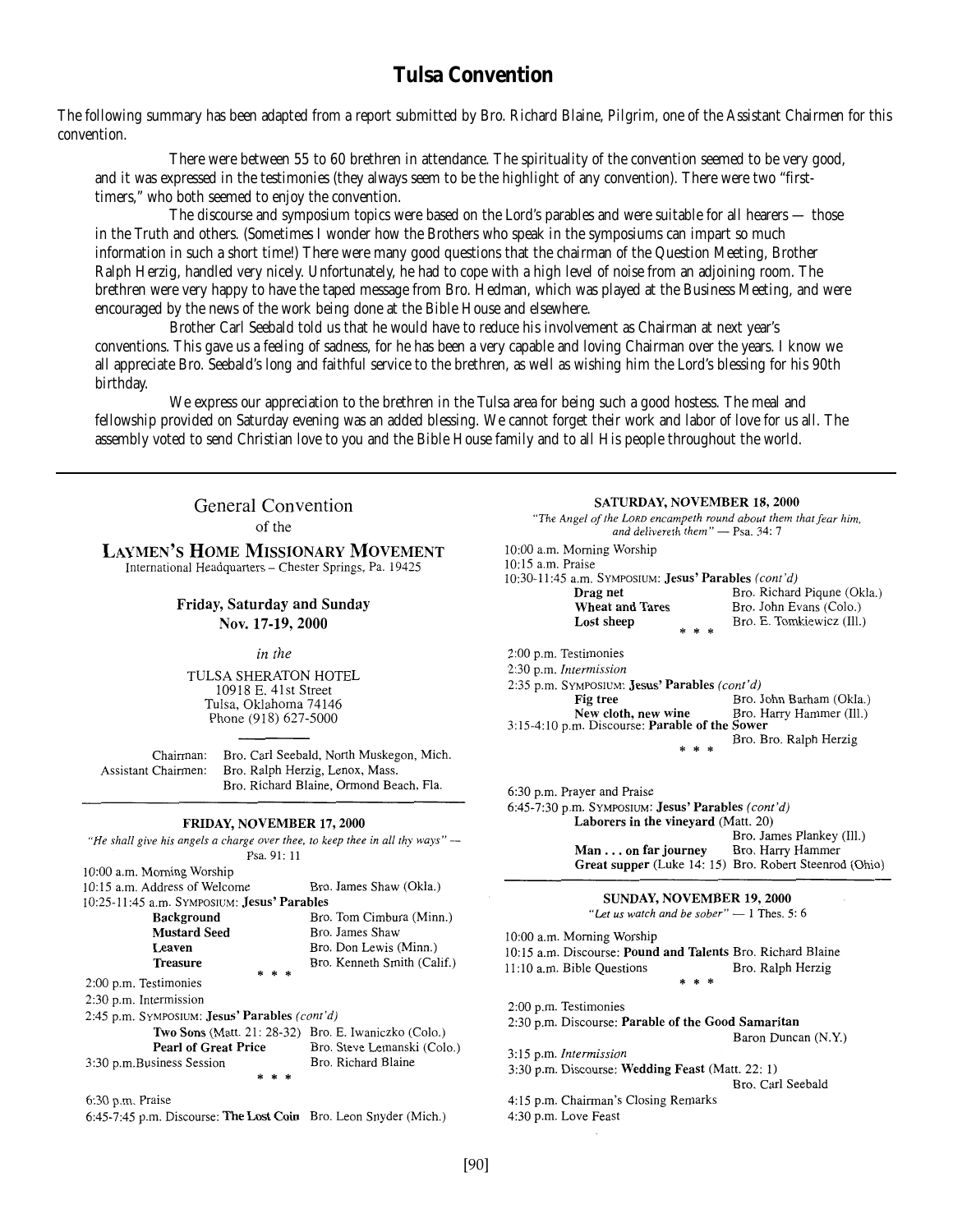## **QUESTION BOX**

## **WHO ARE THE "QUICK"?**

*In the "Bible Question Box" of the February issue of* The Bible Standard, *after quoting 2 Tim. 4: 1, the question was posed: Who are the "quick" and the "dead"? The answer stated that the Youthful Worthies may be included among the "quick":*

*The Youthful Worthies may be included here by virtue of their consecration and their standing as antitypical Levites.*

*I did find a reference to this on page 124 of the 1949* Present Truth. *How do we reconcile this statement with numerous references where the "quick" are stated to be new creatures (the Little Flock and Great Company) and the fallen angels?*

The "quick" refers to those who are *not under the Adamic death sentence.* From God's standpoint, they are living. As the questioner notes correctly, this includes all new creatures, for the new creature as such was not under Adamic condemnation. We may also include in the quick, the fallen angels, since they were never under Adamic condemnation.

We quote the cited reference, adding italics (1949 *Present Truth*, page 124, column 2, line 26):

in a sense the Youthful Worthies also may be included, *subordinately* however.

Strictly speaking, the Youthful Worthies still rest under Adamic condemnation, as they have not received an actual imputation of Christ's righteousness, as new creatures did. From this standpoint, they may properly be classified as among the "dead." However, inasmuch as they belong to one of the four main elect classes, in a general sense we may speak of them as being among the "quick." As a class they "live unto God," especially in the prospect of their Millennial service (Luke 20: 38).

It is this general, non-technical sense that was alluded to in the item under review.

## **THE BIBLE HOUSE AND THE INTERNET**

*What is the position of the Bible House regarding brethren setting up their own web sites and, in general, the use of e-mail communications?*

The Bible House is not in the business of dictating to brethren on this matter. Anyone is free to set up a web site of their own choosing. However, on the assumption that the brethren are interested in promoting the Truth in general and the Epiphany Truth in particular, the Bible House does have some suggestions.

We prefer that independent web sites not *compete*

with our own (biblestandard.com). Rather, we prefer that brethren *promote* our official *Bible Standard* site. You can do this in several ways, including stamping locally distributed tracts with our web address, in addition to your local address. If you have your own web site you have our permission to install a "link" to our home site, as appropriate. Here the interested party will find our publications listed and other helpful information. Our web page is under constant development.

It is not helpful to us for you to select a name for your site which conveys the impression that yours is the official LHMM or Bible Standard site. You should not set out to do the national and international work which belongs to the Bible House nor impinge on the rightful "territory" of another ecclesia. If you have any doubts on this score, please contact us *before* you proceed. As we do not generally enforce copyrights, we must rely on others to use our names — *Laymen's Home Missionary Movement, The Present Truth, The Bible Standard* — appropriately and carefully.

#### *E-Mail*

This wonderful tool for communication can be both a bane and a blessing. It seems to us that much damage can be done by a profligate use of e-mail. If you communicate with the Bible House via this method we urge you to do so only on matters of some importance and relevance to our work. We will endeavor to respond to appropriate inquiries with courtesy and promptness.

However, if you are placing orders which require remittances, we prefer you use the postal service. We do not yet have the facility for ordering electronically through our web site. Any requests received by e-mail with a promise of payment "on the way" will be held until payment is received. This is not mercenary; we need to follow this approach for our own record-keeping and the most efficient use of our staff.

Recently, e-mails critical of the LHMM (emanating from an otherwise sympathetic source) were posted in a public forum. The criticisms were later retracted — but the damage had been done. We urge you, dear brethren, to use the gift of this new technology wisely and in the interests of the Truth and its — and the Bible House's — reputation.

Please direct all e-mail communications to the appropriate addresses listed below, keeping in mind that the staff are engaged in many different projects and may not always be able to respond immediately. Please continue to use the postal service for confidential and lengthy correspondence.

*General inquiries:* laymens@biblestandard.com *Editorial:* jdavis@biblestandard.com *Comments on Web Site:* webresponse@biblestandard.com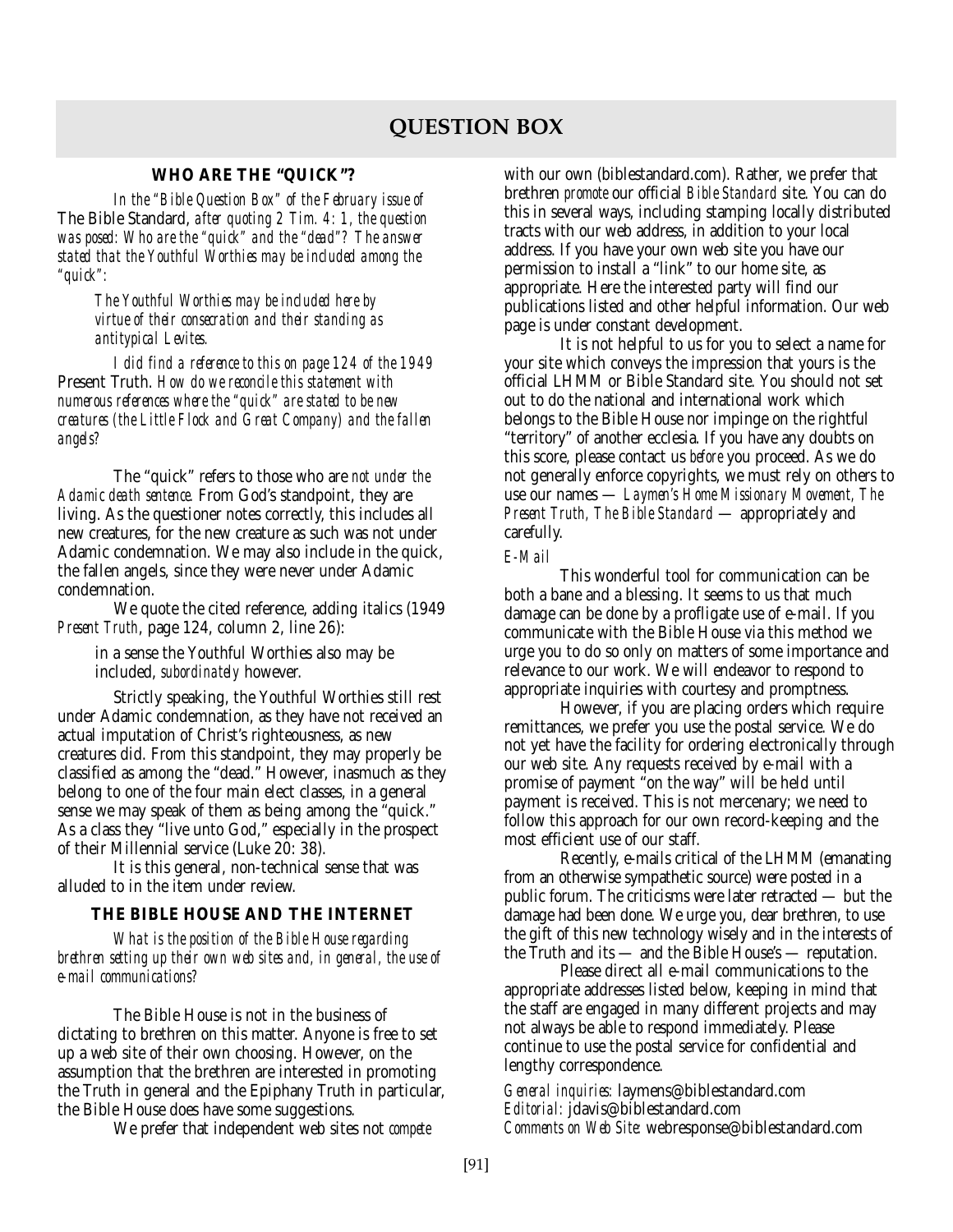## **Trip Report from Bro. Cesar Obajtek of France**

Dear Brother Hedman: Loving Christian greetings in Jesus' name. My wife and I were glad to visit the U.S. and to see our daughter and son-in-law, Anne-Marie and John Kirkwood, and especially our twin grandsons, who are now nine years old. We were glad to see you in rather good health and active in the Lord's work, and glad also to see Sr. Betty and the other members of the Bible House family.

We were surprised to see all the improvements done in the Bible House and warehouse. We saw new offices with new co-laborers, well-organized, and wellconnected to others by computers.

Many things were renewed, even the floors, ceilings, windows and so forth. What a beautiful and practical change — well done! It must be a great pleasure to work under these new conditions.

God has really blessed our Movement in all these improvements that we saw, and with all the new helpers. We know that now you have more work to do and we pray that God will give you the necessary health and strength so that you will be able to continue the good work of the Epiphany.

## *Visit to Chicago*

I appreciated the privilege to serve with discourses at the Bible House and at the Chicago Convention, where I went with my son-in-law, Bro. John Kirkwood.

The Chicago Convention was well organized as usual. The brothers in the symposium and in other discourses described well the Millennial blessings and other features, as well as the Time of Trouble. Sixteen brothers participated in this description and they showed what the 23 prophets of the Old Testament did and taught in this respect.

I was glad to be at this Convention and had good fellowship with many brethren, most of whom I know. I served with a discourse. We appreciated the taped message which you sent for the Business Meeting, encouraging us to continue spreading the Truth among Christians who believe in Jesus as their Savior, despite the fact that many still hold to some errors, such as the Trinity, eternal torment, and so on. We have to help them with the Truth that we have.

You are sending Epiphany Volume 8, entitled *Numbers* to various Bible students. This is an appropriate volume to send because it speaks about the history of the Gospel Age. I had the privilege to pack these volumes in envelopes with a suitable letter from you enclosed in each volume.

I also had the privilege of serving the class in New York, where Bro. John Kirkwood drove me. I was glad to again see our dear Bro. and Sr. Wojnar. We had good fellowship with them and all the dear brethren.

Our visits to our family and brethren were richly blessed and we thank God for this privilege and the blessings. May God bless you, dear Brother, in everything you do for the Truth and the brethren, and may He give you the necessary strength and health in your good work is our prayer.

Your brother by His grace, Cesar Obajtek, France [Aux. Pilgrim]

## **Trip Report from Bro. Robert Branconnier**

Dear Brother Hedman: Christian love and greetings in the precious name of our beloved Savior!

My evangelistic trips to Florida in August, and Colorado in September, were very enjoyable to Sr. Diane and me, as we received rich blessings beyond words to express from the Lord and the brethren. The brethren were grateful for the service that they received and their expressions brought tears to our eyes. We covered a total distance of nearly 6,800 miles.

Bro. Gunar and Sr. Lucy Vanags accompanied us on the trip to Florida and they assisted us greatly. Our first stop was with the Jacksonville ecclesia in Keystone Heights on August 13th. I was asked to give two discourses on Sunday morning. The first discourse was entitled "What is a Soul?" and the second was on the Great Pyramid. There were 23 present for both meetings.

The next day, we arrived at New Port Richey to fellowship with Sr. Joyce Stephens. We took her to lunch and spent the afternoon with her. She had broken her back, which confined her to the couch in her living room for several weeks. When we arrived she was getting around much better.

On the 16th we arrived at Sr. Marge Hedager's home and served her and her friends with a talk on the Great Pyramid. There were 11 present. The comments and questions that followed indicated that most enjoyed the service. (One of her Bible friends did take notes, which was encouraging to me, since it indicated a sincere interest.)

## *Visit to Colorado*

Sr. Diane and I later went to Denver, arriving September 8. Bro. John and Sr. Stephanie Evans were waiting for us at the arrival gate. It was such a rich blessing to us because we had not seen Sr. Evans for many years. That same afternoon they took us into the Rocky Mountains.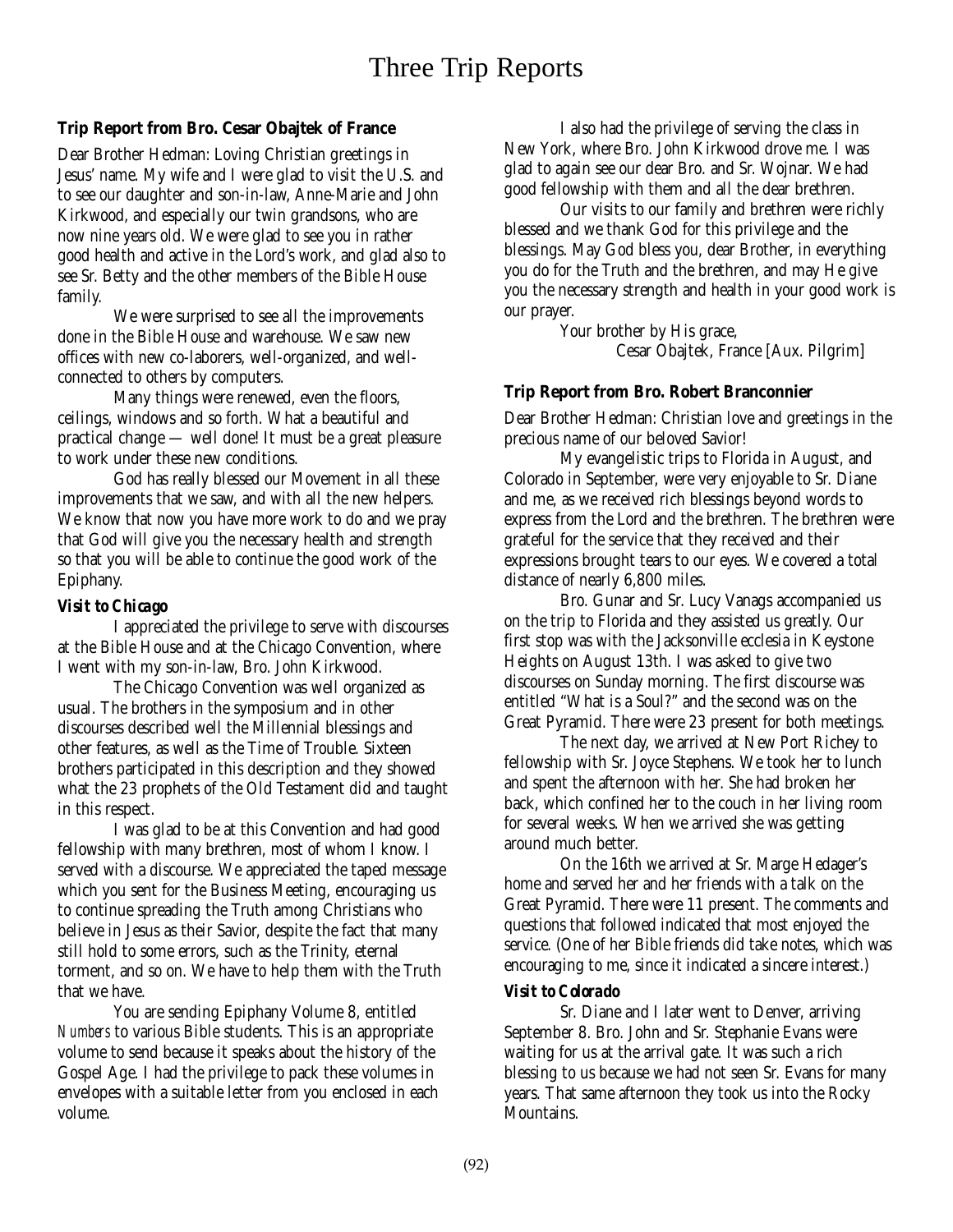I gave a discourse late afternoon on Saturday, with 11 present. Bro. John Evans interpreted the service into Polish, as there were Polish brethren that attended (Bro. Marek and Sr. Grazyna Piotrowski) and they were just learning to speak English. That same evening we were invited to Bro. and Sr. Lemanski's home for supper, where we had a wonderful time. It was good to see Bro. Lemanski again as we had not seen him in about 23 years. The following morning we served the brethren with two discourses. For the first we took as our subject, the Tabernacle, and for the second, a chart talk on the Great Pyramid. It was very encouraging to see young people attend the meetings and show interest in the Truth. After the service we had a wonderful meal at Bro. and Sr. Evans' home. The next afternoon, Bro. Evans drove us to the airport to fly home.

There remains with us a wonderful memory of our trip to serve the brethren. God bless you dear Brother. We earnestly keep you in our daily prayers.

> Your servant by God's grace, Bro. Robert H. Branconnier [Evangelist]

## **Trip Report from Bro. John Wojnar**

Dear Bro. Hedman,

May the grace and peace of our Heavenly Father be with you, Sr. Betty and all yours in the Lord (Psalm 84: 5).

I would like to share with you my observations and blessed experiences in various services during this past year.

Our regular scheduled services to the New England classes were of great blessings to my wife and me. She was a great companion on my travels, which otherwise would be lonely ones. She also prevents me from falling asleep behind the wheel, especially on our return trips late in the evening.

We have enjoyed our local meetings and services in the New York class. Beside other visiting brothers we had Bro. Obajtek, who served with a discourse entitled "Good and Bad Habits." We have fond memories of him, especially in his travels to Poland, where for many years he has served as an interpreter for English-speaking brethren who have served in the Polish conventions.

We are also counting the blessings received from the services and fellowship at the conventions on the East Coast, in which we have participated.

## *Visit to Poland*

My wife and I visited Poland in the month of September and shortly after I traveled to Switzerland. Our trip to Poland was mainly related to arrangements for my mother, Katarzyna Wojnar, who turned 89 this year, and needs better and closer care than anytime before. We left New York Friday evening, September 8 and arrived at Krakow, Poland, the following afternoon.

On Sunday morning we drove to Miechow, a town

about 25 miles north of Krakow. There is a retirement home located there that is owned by the Polish Free Bible Students ("Betany"). My mother was admitted there in the spring of this year. It is interesting to note that the Polish LHMM brethren are financially participating in the maintenance and investments of the "Betany" retirement home. Polish LHMM appointees are also scheduled for regular services twice a month in "Betany."

The residents have their own chapel on the main floor of the same building where they have regular meetings. This is a blessing because they don't have to leave the building to attend meetings.

We were very impressed with the good standard of living conditions — friendly atmosphere; healthy, tasty and aromatic meals; superior care given by cheerful, professional nurses, some of them being our sisters; their own doctor and three spacious physical therapy rooms with a lot of different equipment, frequently in use.

I met the director of the home, Bro. Stanislaw Slavinski, a Free Bible Students brother. He told me the entire story of the project. He is a very open-minded brother with a great tolerance, which certainly is needed for such a responsible task. There is a small literature corner, where, side by side are displayed the latest editions of the Polish *Present Truth, Bible Standard* and *Na Strazy,* a Bible Student magazine.

Some classes, especially on the East meet together with both groups for fellowship and listening to the Lord's Word. Those might be the small steps toward the Millennium where there will be "one fold, and one shepherd" (John 10: 16).

While at the home we had the opportunity for several parlor meetings. We also served our class in Krakow the following Sunday. After the meeting at Bro. Alex and Sr. Adela Nowak's home they served dinner and invited other brethren who came from Oswiecim, a city about 60 miles away.

It was nice to hear favorable echoes from Bro. and Sr. Detzler's visit and services in Poland. Everyone loves them and appreciated their simplicity and the Truth that was shared.

I called on our Polish Representative, Bro. Woznicki, and his wife. They greeted us as warmly as ever. They have been loving and dedicated brethren for many decades.

The following week I went to Geneva, Switzerland for a one-week business trip. My time did not permit much time for service, however, I did have a chance to spend a few hours together with some brethren for fellowship.

We are thankful to the Lord for the strength, and we want to assure you of our prayers for you.

Bro. John Wojnar, Aux. Pilgrim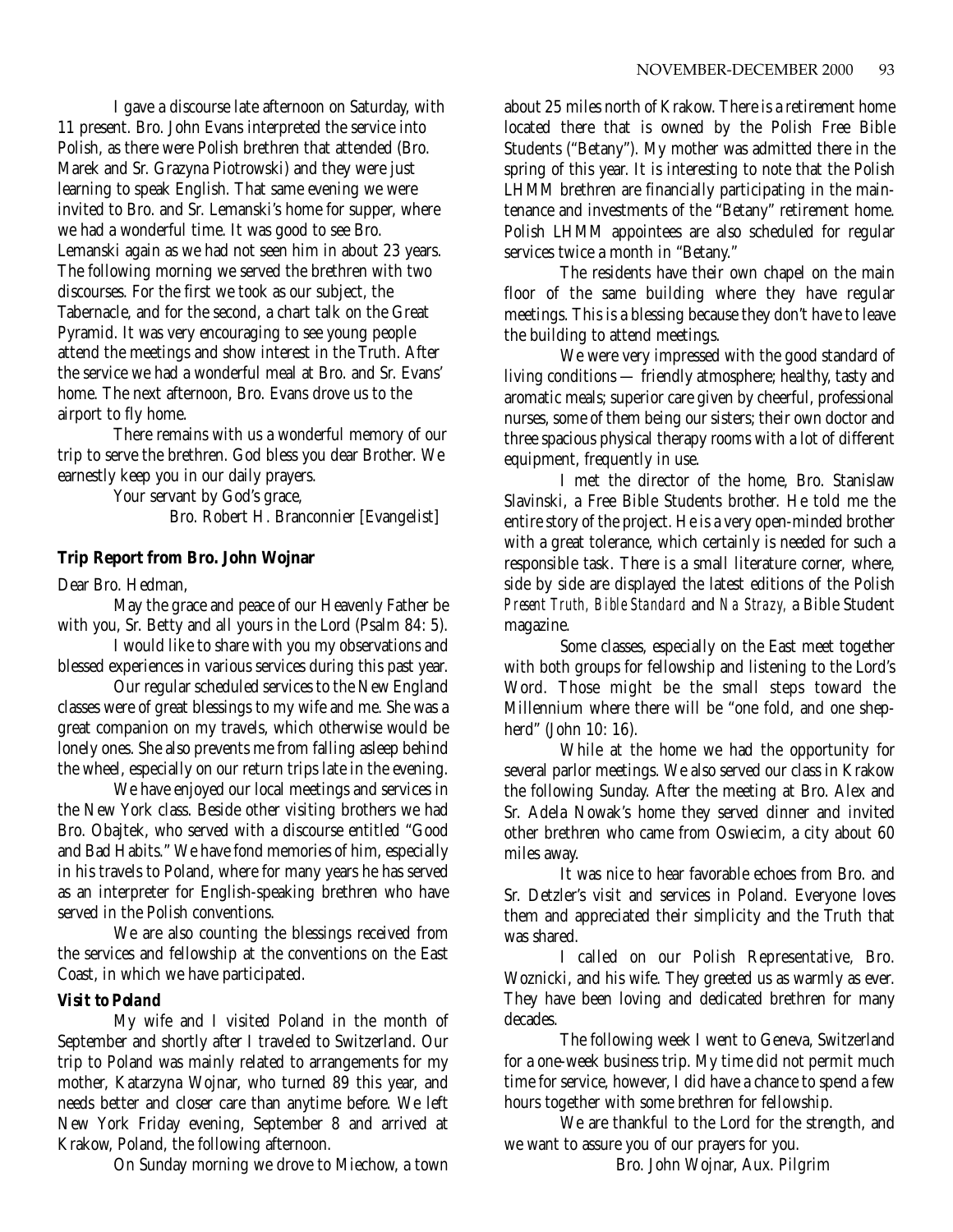## Dear Friends:

I was very glad to receive the May-June issue of *The Present Truth*. In particular, your offer of the complete set of the 17 Epiphany volumes and the library-quality set of the six volumes is very attractive.

Please find enlosed my check to extend subscriptions to both *The Bible Standard* and *The Present Truth,* and to receive the books. I currently own just two or three Epiphany volumes, and have always wanted the complete set. This seems to be my best opportunity.

I have been disabled for about a year, but have just received some funds from Social Security, which enables me to take advantage of this fine offer. Thank you so much, and God bless!

Sincerely, J.N., California

## Dear Brethren:

Thank you for renewing my subscription to *The Present Truth.* I noticed in the Announcements section your special offer of a complete set of Epiphany volumes. Recently I have been quoting parts of the book, *The Millennium,* to a friend as he studies Old Testament prophecies relative to the subject. After seeing your wonderful offer I decided to send for a set as a gift to him. Enclosed is a check for a three-year subscription to *The Bible Standard* and the 17 Epiphany volumes.

Thank you, and may God continue to help you in your publication of Parousia and Epiphany literature.

I remain in brotherly love,

M.S., Pennsylvania

\*\*\*

The following open letter is from Bro. Alan Tennuchi of the London Ecclesia, in England. His wife, Susan, died in her hotel room suddenly on Sunday, October 29th, during the Sheffield Convention. Her death notice appears in the November-December issue of *The Bible Standard.*

## Dear Brethren:

I would like to thank you all on behalf of myself and family for the love that has been shown and expressed and prayers that have been offered during this time.

I would also like to thank brethren for making what was a sad day into one that will be remembered by my daughters and Susan's friend's and work colleagues for a long time to come. On the way home my daughters and their partners expressed thoughts that I know will make the brethren rejoice at such a time.

What was obvious to them was the real love that was expressed for Sue and the real concern that was shown to my son, Joel and myself. Not being Truth people they only know of worldly funerals; they have never encountered a Truth funeral before. The way it was conducted by Brother Roberts [British Representative] impressed them a great deal; the tributes by the brethren had an impact on them. The love, unity and fellowship shown after the funeral [and I must not forget the Sisters who provided the refreshments] will remain in their memories. All of this shows people of the world that there is a God who cares and loves us.

Brother Roberts on more than one occasion has said to me that things that are done should be done in such a manner as to show the world that we are consecrated to the Lord and that we are answerable to Him. I can assure you, brethren, that everything that was done even those little things that were not seen by many of us — showed just how seriously the brethren take the responsibility given to us by the Lord in showing the world that we are consecrated to Him and to Him alone.

I know that Sue would have been pleased with the way brethren showed their love to "those who are not of the household of faith."

It just leaves me to say that, although to many it would appear that I am without my right arm in this world and that Joel is without his counselor and listener, the Lord will heal the wounds and will provide for us. Brother Russell was right when he encouraged us to believe and proclaim that:

*I will neither murmur nor repine at what the Lord's providence may permit, because*

*"Faith can firmly trust Him, come what may."*

On more than one occasion we as a family have proved this; we know that we will continue to prove it.

Your Brother by His grace, Bro. Alan Tennuchi

*The Present Truth* welcomes your letters. We reserve the right to edit all letters received for length and readability. Our practice is to indicate only the writer's initials, except where the individual is a known appointee of the Movement. Anonymous letters will not be published.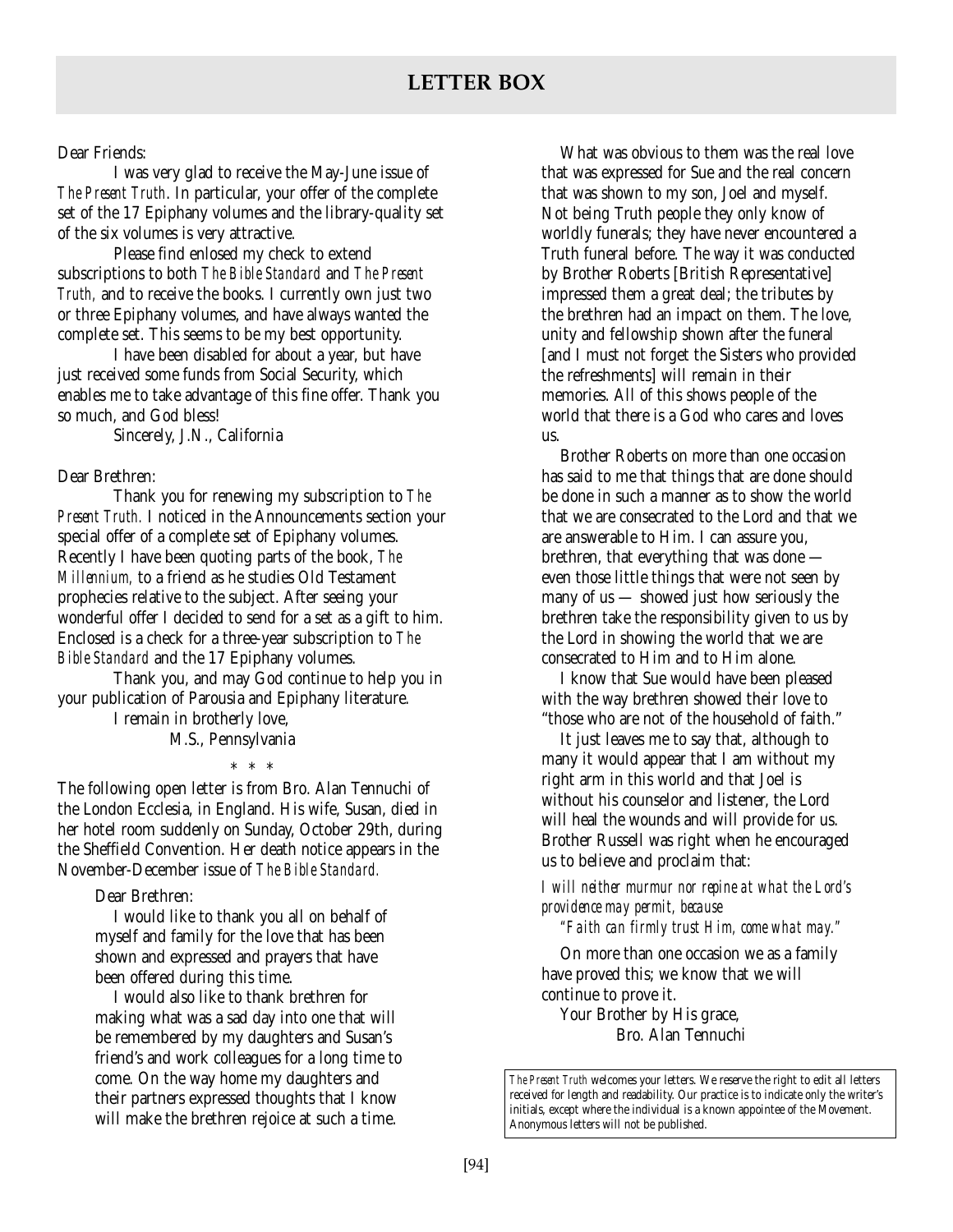## **TIMEPIECE**

## **Electricity**

*Zion's Watch Tower, June 1896*

We live in a day of wonders and rumors of wonders. The most skeptical age is fast becoming the most credulous in all matters related to invention. It is an enforced credulity. The following, from the Philadelphia *Press,* relates to the latest marvels. Should it prove true, it will render useless present power machinery — such as engines, boilers, *etc.,* and throw out of work nineteen coal miners out of every twenty:

"In addition to the magic names of Edison and Tesla, two other electricians now claim attention. They are McFarlan Moose and Dr. W. W. Jacques. Mr. Moose has attacked the glow lamp problem and seems to have solved it, getting light without heat, and Dr. Jacques has attacked the coal pile and gets electrical energy, which can be used for any purpose, by the direct oxidation of carbon without the loss of energy through heat, as occurs in the ordinary combustion of coal. By heating carbon with caustic soda and passing air through the liquid mass of soda Dr. Jacques obtains 82 per cent of electrical energy from his coal, which burned in a boiler in ordinary manner would give only 6 per cent of electrical energy.

"This is revolutionary enough, to be sure, but Mr. Moose seems to cap it at the other end of the wire, for he is able to take the ordinary commercial current of electricity, and, by

using a converter in a vacuum, to transform it into a current of such a character that it will light up a vacuum tube with a beautiful glow. His converter, the electrician says, costs but \$1 against Tesla's \$10,000 oscillator, and the amount of energy that is represented in actual illumination is vastly increased. Not only that, but his entire apparatus is simplicity itself."

Mr. Edison also has a new and powerful light —an Xray light — from a 'Crooke's tube.' The lights, and powers, and machinery for the Millennium are rapidly preparing, and the whole world bears witness and marvels, but believes not in the great event. Mistaught, it is facing to the West instead of the East. Heeding the "traditions of the elders," it is looking to its own efforts to establish righteousness, and sees not the Millennial dawn, the plan of the ages consummating, the time at hand, the kingdom come, and the day of vengeance near, to be followed by the results of the great ransom — "times of restitution."

**\*\*\***

## **PUBLICATIONS**

Some of our publications are listed below. Prices for U.S. addresses *only;* others add 10% toward postage. As a courtesy to subscribers, we supply low-cost Bibles, concordances, *etc*., for which payment is required with order.

**STUDIES IN THE SCRIPTURES**

#### **Library Edition**

Costs \$13.95 for a 6-volume set. Volume 1 is 1937 edition (reprinted 1960 and 1997), and includes a year's free subscription to *The Bible Standard* (ordinarily \$3.00 per year). Volumes 2 through 6 are 1937 edition. This is a good quality hardbound set. Each book has a Scripture index, questions, and notes in the back. Volume 6 has additionally a topical and Scriptural index for all 6 volumes. Vol. 1, *The Divine Plan of the Ages* (424 pages) \$5.00

- Vol. 2, *The Time Is At Hand* (451 pages) \$2.50
- Vol. 3, *Thy Kingdom Come* (458 pages) \$2.50

Vol. 4, *The Battle of Armageddon* (709 pages) \$3.00

Vol. 5, *The At-One-Ment Between God and Man* (560 pages) \$2.50

Vol. 6, *The New Creation* (896 pages, with topical index) \$3.00 Complete set (includes year's *Bible Standard* subscription) \$13.95

#### SELECTED BOOKS

*Life—Death—Hereafter* (224 pages), paperback, \$1.50; hardback, \$2.00 *God* (547 pages; describing Jehovah's great attributes) \$2.00 *Creation* (585 pages; describing God's creative work) \$2.00 *The Bible* (794 pages; much useful information on it and its uses) \$2.50 *Christ—Spirit—Covenants* (744 pages) \$2.50 *The Chart of God's Plan* (360 pages) \$5.00 *The Millennium* (488 pages; expounds many Scriptures) \$7.00 *Daily Heavenly Manna and Devotional Service* \$6.00 *Poems of Dawn* (300 choice Christian poems) \$5.00 *Photo-Drama of Creation* (good for children; paperback) \$4.95 *Hymns of Millennial Dawn* (350 hymns), \$6.00 (words only .50) *Tabernacle Shadows* (176 pages; types explained), hardback, \$4.00 PRICED BOOKLETS *Focus on Zionism* (a Christian Zionist view) \$1.00 *The Restoration of Israel* (48 pages; from *Studies,* Vol. 3) .50

*Anglo-Israelism — A Modern Delusion* (80 pages) .50

*The Gift of Tongues — Should We Seek It or Shun It?* (80 pages) .50 *Is there Hope for Any of the Unsaved Dead?* (80 pages) .50 *Satan, Satanism, Demonism and Exorcism* (80 pages) .50 *Born Again* (48 pages; what, when and how) .50 *The Great Pyramid and the Bible* (48 pages; Bible proofs) .50 *The Hell of the Bible* (60 pages; treats every Bible text on Hell) .25 *Spiritism — Ancient and Modern* (67 pages) .25 *Jewish Hopes and Prospects* (52 pages) .10 *Teachings of "Jehovah's Witnesses" Examined* (*pro* and *con*) .10

**FREE 24-PAGE BOOKLETS FOR SPECIAL LIMITED NEEDS**

Where are the Dead? • Life and Immortality • What is the Soul? • Resurrection of the Dead • Spiritism is Demonism • Why Does A Loving God Permit Calamities? • The Sabbath Day • Faith Healing • Baptism • Speaking in Tongues — Is it of God? • The Kingdom of God • Mormonism—A Modern Delusion • Preservation of Identity in the Resurrection • The Evolution Theory Examined • The Rapture • Must Christians Pay Tithes? • Why We Believe in God's Existence

#### **FREE LEAFLETS FOR GENERAL DISTRIBUTION**

Do You Know? • Thieves In Paradise • Israel's Return • New Earth • What is Hell? • The Bible vs. Evolution • "Flying Saucers" • Jesus' Second Advent • Judgment Day • God Loves You! • Earth's Coming Theocratic Government • War on Poverty • Oath-bound Promise • Man's Eternal Destiny • Pollution Crisis • What is the Truth? • Great Pyramid • Restitution • Is God or Satan Winning? • The Full Gospel • Peace—How it Will Come • True Freedom • Laymen's Home Missionary Movement

#### **SMALL LEAFLETS FOR GENERAL DISTRIBUTION Titles available will vary from time to time**

Coming By and By • Christ's Glorious Reign • Close Your Eyes/Divine Plan Ad • Desolation/Restoration • Father Take My Hand • A Good New Year Recipe • How Readest Thou? • Nearing God's Kingdom • My Lord and I/Picture • 23rd Psalm • Salvation/All Things New • Scripture Studies Ad • Watchman, What of the Night?